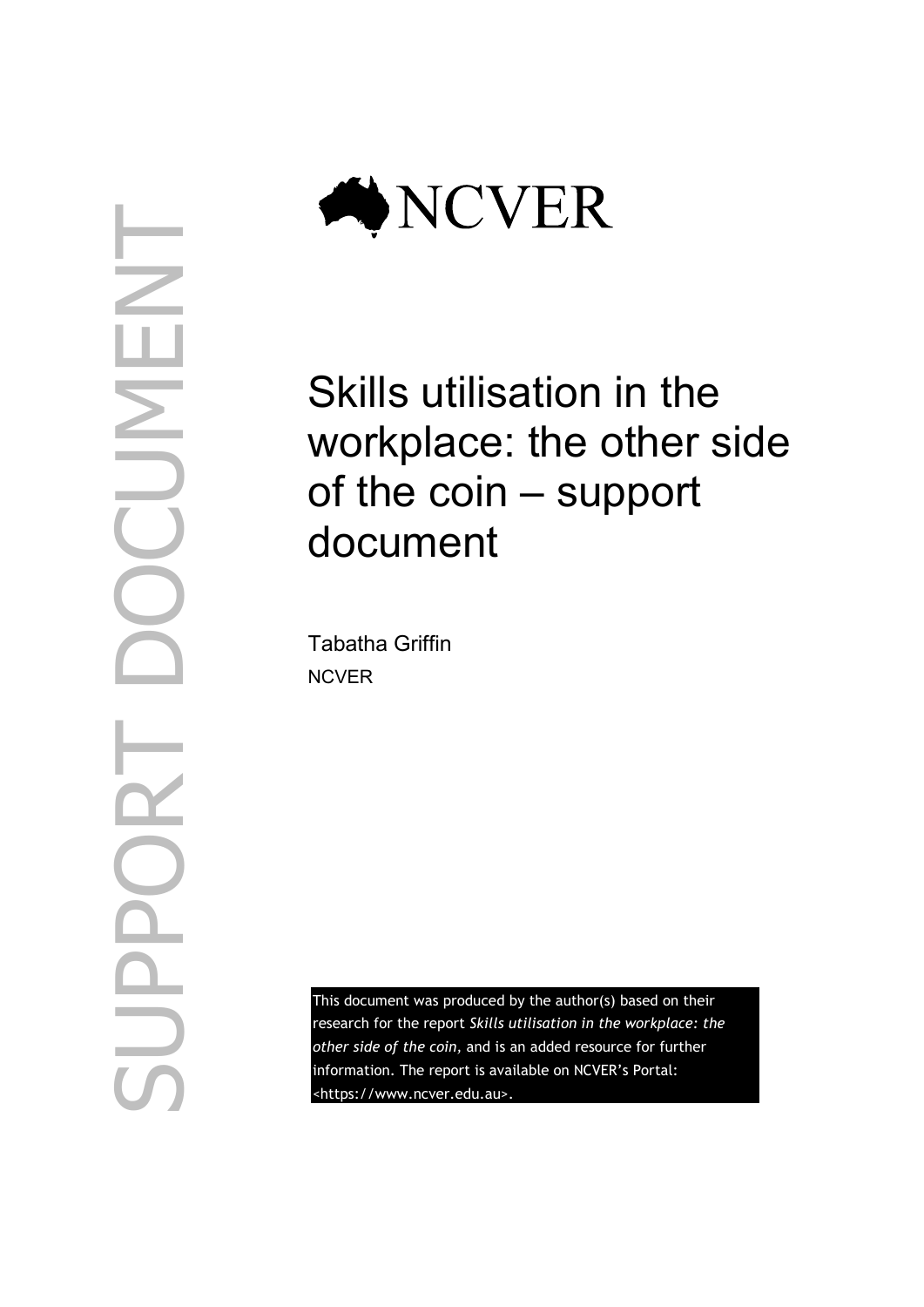## Publisher's note

The views and opinions expressed in this document are those of NCVER and do not necessarily reflect the views of the Australian Government and state and territory governments. Any errors and omissions are the responsibility of the author(s).

**© Commonwealth of Australia, 2021**



With the exception of the Commonwealth Coat of Arms, the Department's logo, any material protected by a trade mark and where otherwise noted all material presented in this document is provided under a Creative Commons Attribution 3.0 Australia <http://creativecommons.org/licenses/by/3.0/au> licence.

The details of the relevant licence conditions are available on the Creative Commons website (accessible using the links provided) as is the full legal code for the CC BY 3.0 AU licence <http://creativecommons.org/licenses/by/3.0/legalcode>.

The Creative Commons licence conditions do not apply to all logos, graphic design, artwork and photographs. Requests and enquiries concerning other reproduction and rights should be directed to the National Centre for Vocational Education Research (NCVER).

This document should be attributed as Griffin, T 2021*, Skills utilisation in the workplace: the other side of the coin support document,* NCVER, Adelaide.

This work has been produced by NCVER on behalf of the Australian Government and state and territory governments, with funding provided through the Australian Government Department of Education, Skills and Employment.

Published by NCVER, ABN 87 007 967 311

Level 5, 60 Light Square, Adelaide, SA 5000 PO Box 8288 Station Arcade, Adelaide SA 5000, Australia

**Phone** +61 8 8230 8400 **Email** [ncver@ncver.edu.au](mailto:ncver@ncver.edu.au) 

**Web** <https://www.ncver.edu.au>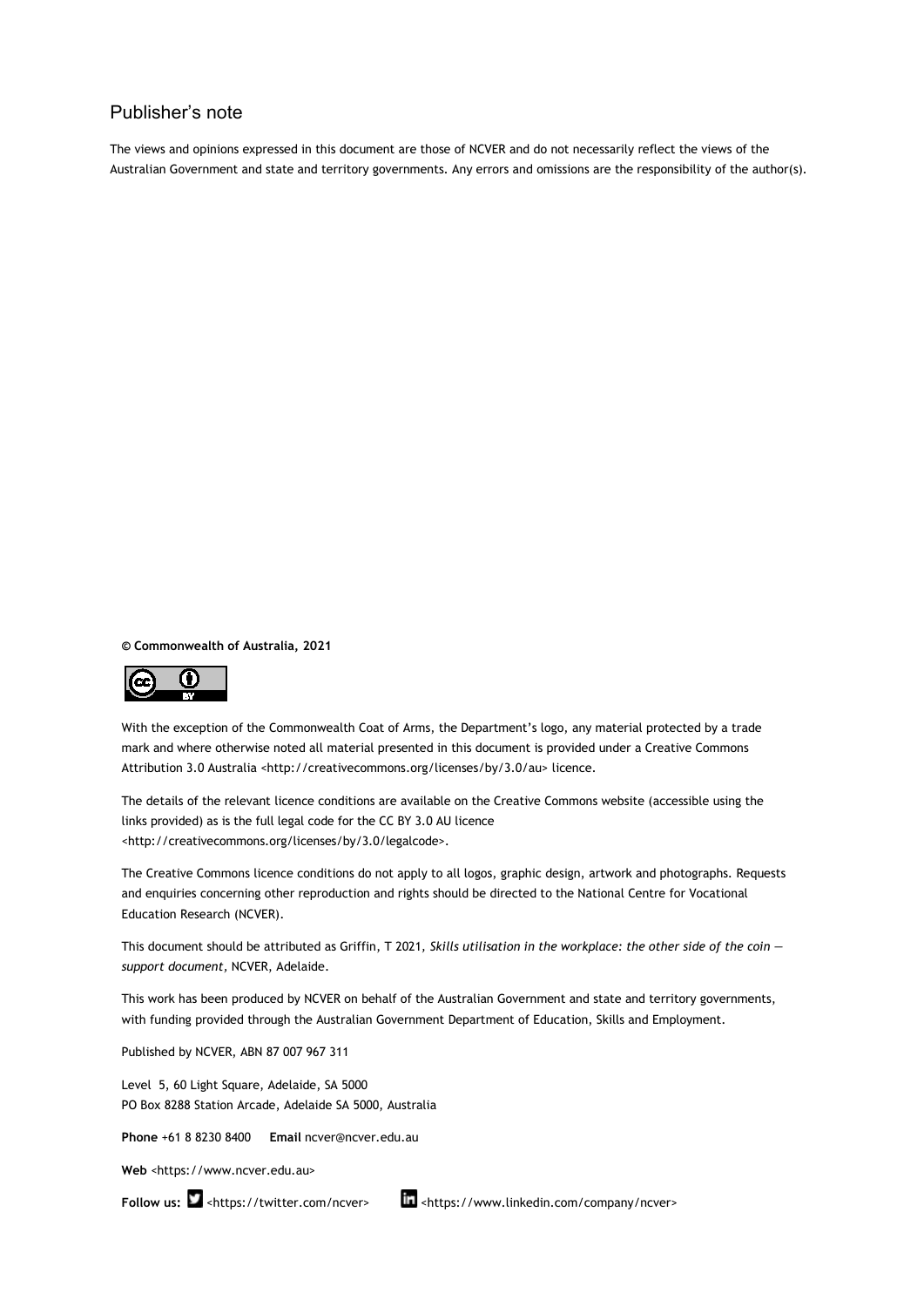## **Contents**

| Literature review                                                        |                   |
|--------------------------------------------------------------------------|-------------------|
| Introduction                                                             | 4                 |
| What does 'skills utilisation' mean?                                     | 5                 |
| How does the level of skills utilisation affect the economy, enterprises |                   |
| and individuals?                                                         | 9                 |
| What causes skills underutilisation?                                     | $12 \overline{ }$ |
| Measuring skills utilisation                                             | 13                |
| How to increase skills utilisation                                       | 18                |
| What role for government?                                                | 21                |
| References                                                               | 26                |
| Appendix A                                                               |                   |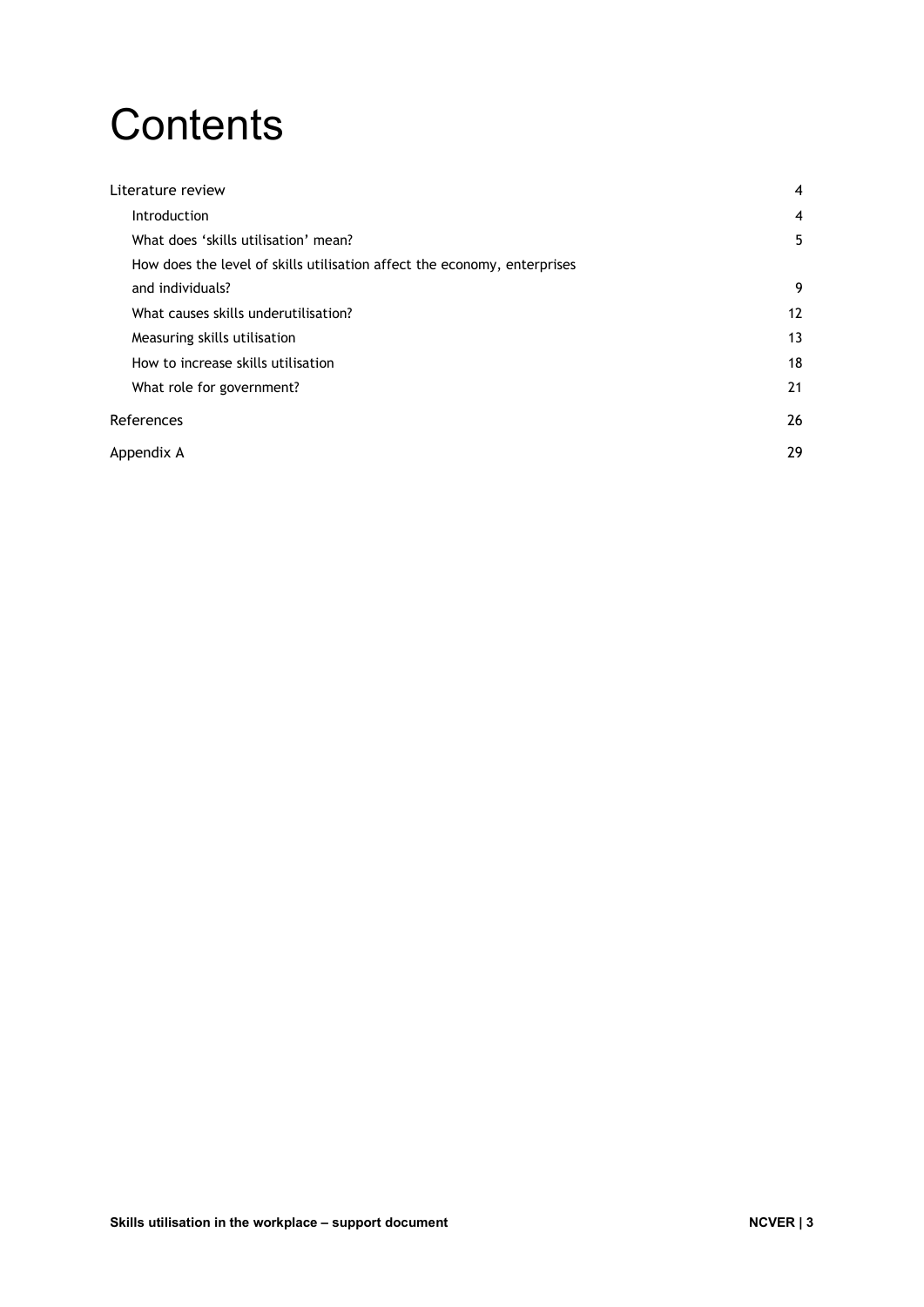# Literature review

## Introduction

Australia has endured a long period of poor productivity growth, as have many other advanced nations (Productivity Commission 2019). The importance of skills in increasing productivity and economic growth, as well as the changing nature of the workforce and job skills requirements, has meant that skills have long been a focus of policy-makers. In the midst of the global coronavirus pandemic, the discussion of skills has become even more central, with the need to adapt to a faltering and uncertain economy.

Historically, much of the policy focus on skills in workforce development, both in Australia and internationally, has been on skills supply. This has traditionally been addressed through boosting the number of people with vocational or academic qualifications. However, it has been argued that skills formation, alone, is not sufficient for economic growth (Russo 2015). Another piece of the puzzle is ensuring that these skills are used in the workplace. In 2015, the Organisation for Economic Co-operation and Development (OECD) suggested that, not only are further efforts required in all G20 countries to fully equip their populations with the skills needed in increasingly dynamic and interdependent economies, but there is also a need to ensure these skills are used effectively in the labour market. Indeed, it is estimated that as many as three in five workers in the OECD are in jobs that do not make the best use of their skills (Forti, Meierkord & Vandeweyer 2019). It has been proposed that, for improved innovation, enterprises need to not only identify, build and mix the skills and capabilities, but they need to think about how these skills are brought together within organisations, industries and innovation 'ecosystems' (Cunningham et al. 2016). This requires the creation and design of jobs that make the most of workers' skills. Hence, together with skills development, skills utilisation is a key component of workforce development.

This literature review examines skills utilisation in the workplace. While the policy and research foci are not as large as that on skills development, over the past several years there has been a modestly increased interest in Australia on skills utilisation in the workplace, reflecting a call to broaden policy from purely increasing the supply of skills to also enabling increased utilisation (Skills Australia 2012). In Australia, strong competition for skills, challenges with recruitment, and skills shortages (particularly in tight labour markets) have all been drivers of skills utilisation efforts (Skills Australia 2012). More recently, the impact of the coronavirus pandemic on businesses, such as reduced staffing levels or the diversification of products or services provided, may also necessitate an increase in efforts to improve skills utilisation.

By comparison with Australia, the concept of skills utilisation has perhaps received more attention in other countries. Much of the early work in this area originated in Scotland (Warhurst & Findlay 2012) but has since experienced an increase in interest more broadly in the UK, including by government (Keep 2016). The UK Commission for Employment and Skills (2014) argues that the effective use of skills is critical to maximising productivity and supporting economic growth.

This literature review details the reasons why the consideration of skills utilisation is gaining traction in Australia and internationally, unpacks some definitional issues around skills utilisation, and discusses the extent of skills underutilisation in Australia and the potential impacts of this. It also considers the potential role of government in attempting to increase skills utilisation within enterprises; provides some examples of initiatives and interventions that have occurred in Australia and overseas, detailing any involvement of government and discusses factors that help to increase skills utilisation.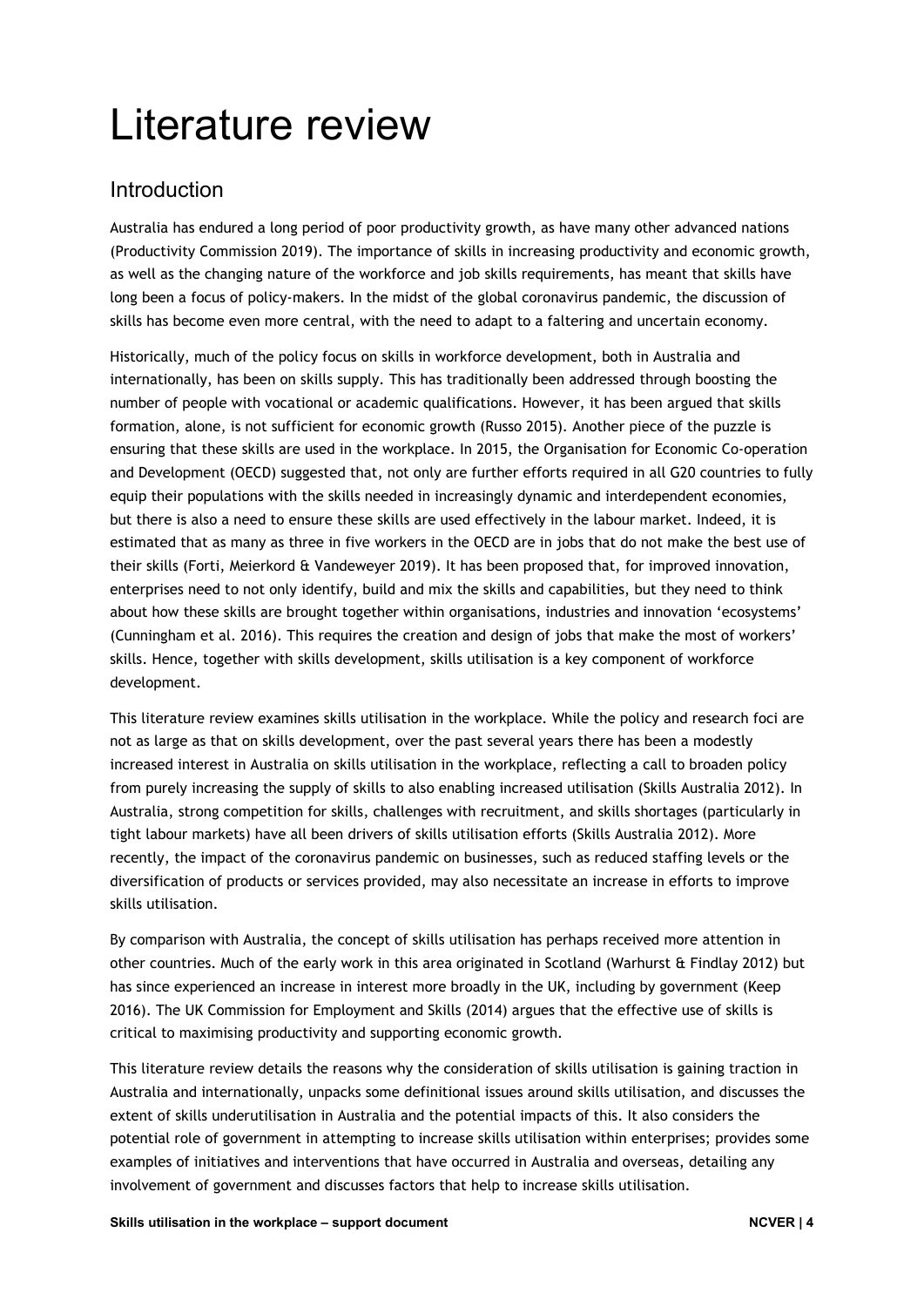This literature review makes no attempt to replicate previous literature reviews on skills utilisation. For other Australian and international literature reviews, see Centre for Enterprise (2008), Buchanan et al. (2010) and Skills Australia (2011).

## What does 'skills utilisation' mean?

There is no agreed definition for skills utilisation. Some of the variability in defining the concept may be due to different definitions being used for different purposes, suggesting that a definition for research may be different from that devised for policy (Keep 2016). Complicating the matter is the tendency to use various terms such as 'skills utilisation' and 'higher performance working' interchangeably (Skills Australia 2011). Furthermore, the concept of skills utilisation is not widely recognised amongst employers (Misko & Owen unpublished, cited in Skills Australia 2011; Keep 2016).

The concept of skills utilisation is not just about the use of available skills; it is about *how* they are used. Skills utilisation is shaped by the way in which work is organised, how jobs are designed, and by other human resource practices deployed by businesses (Chartered Institute of Personnel and Development 2018). This broad concept is demonstrated by some of the definitions developed both in Australia and internationally.

For example, a description of the environment that enables individuals to use their skills is incorporated into the working definition of skills utilisation created by the Scottish Government in their extensive work in this area (Keep 2016, p.9). This definition encompasses the people, the workplaces and the desired outcomes:

Effective skills utilisation is about: confident, motivated and relevantly skilled individuals who are aware of the skills they possess and know how to best use them in the workplace.

Working in: workplaces that provide meaningful and appropriate encouragement, opportunity and support for employees to use their skills effectively.

In order to: increase performance and productivity, improve job satisfaction and employee wellbeing, and stimulate investment, enterprise and innovation.

Another definition used by the Scottish Government also considers the array of people involved in maximising skills utilisation, as well as the various practices required:

Skills utilisation is about ensuring the most effective application of skills in the workplace to maximise performance through the interplay of a number of key agents (e.g. employers, employees, learning providers and the state) and the use of a range of HR, management and working practices. Effective skills utilisation seeks to match the use of skills to business demands/needs.

#### (Centre for Enterprise 2008, p.2)

Looking at Australia, a similarly broad concept of skills utilisation, which encompasses outcomes that reach further than the individual or the workplace, was offered by Skills Australia (2011, p.4):

Those policies and practices which support people to participate effectively in the workforce and to develop and apply skills in a workplace context, where learning translates into positive outcomes for enterprises, the wider community and for individuals throughout their working lives.

This does not necessarily mean that more skills equals better skills utilisation. Skills Australia (2012, p.8) further explains: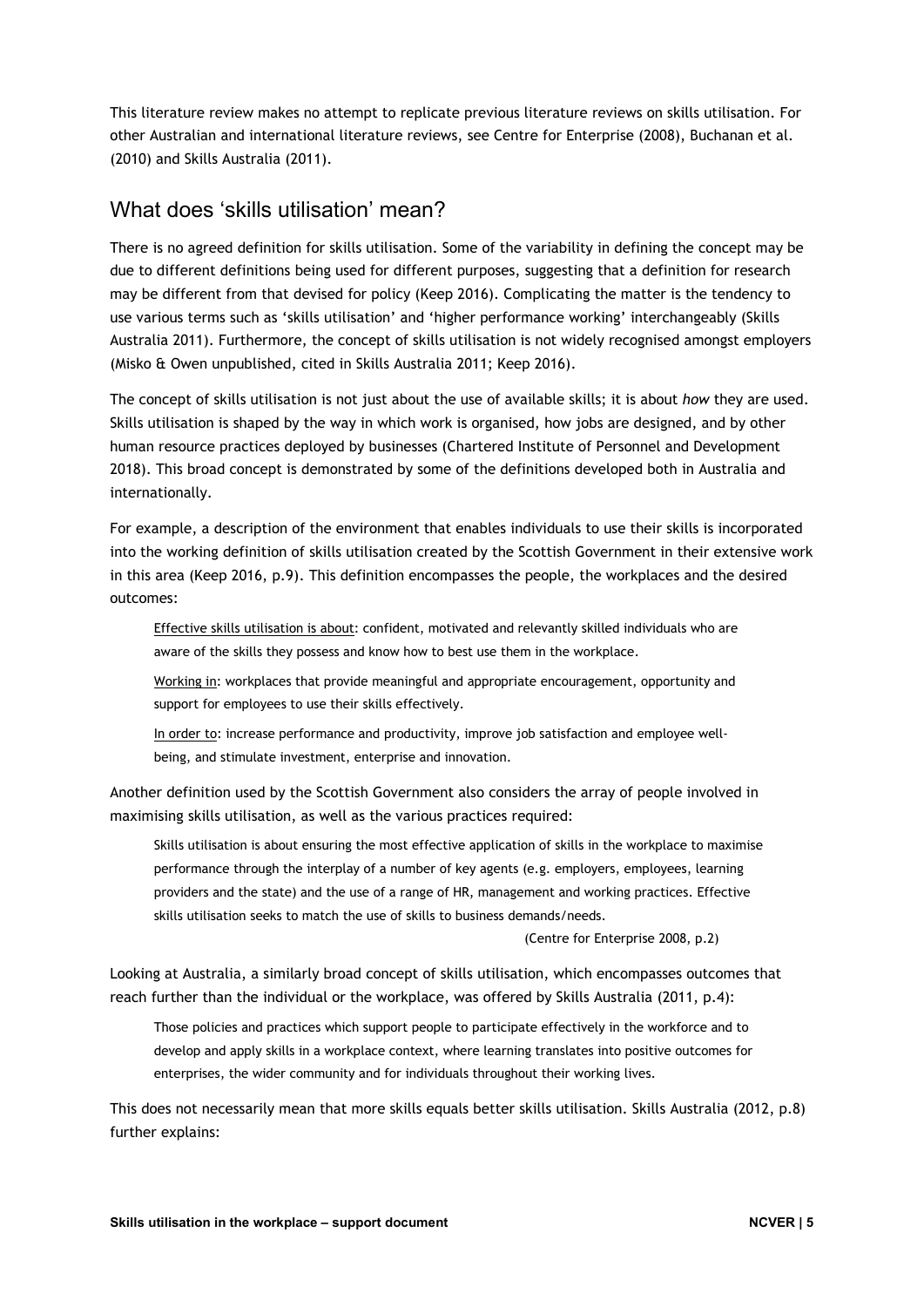skills utilisation should be understood as all of the manifold ways in which the skills, abilities and aptitudes of employees can be harnessed to benefit business outcomes and, by extension those of individual workers.

Given this current project's focus on investigating the workplace conditions and practices that increase skills utilisation, and aligning with the above definitions, this literature review and associated research consider a broad concept of skills utilisation, one that encompasses the environment to enable optimal skills use, along with the way skills are used and the desired outcomes.

### Related concepts/terms

Other concepts or terms related to, and often also used to describe, skills utilisation include 'skills mismatch', 'overskilled/underskilled' and 'qualification/education mismatch'. Even defining what is meant by 'skills' in the discussion of skills utilisation can be challenging. These concepts are described below.

## *Skills mismatch: overskilled/underskilled*

The term 'skills mismatch' is often raised when considering skills utilisation. Skills mismatches refer to the imbalance between the supply of and the demand for skills, either in aggregate or within any particular occupation or sector (Gambin et al. 2016). In other words, skills mismatch occurs when an individual either has the skills to cope with more demanding duties in their job, referred to as being overskilled or underutilised, or lacks some of the key skills that their role requires, referred to as underskilled (Chartered Institute of Personnel and Development 2018). The situation where a worker's skills are in excess of those required to carry out their current job might also be referred to as a skills surplus (Gambin et al. 2016). Being overskilled in a job is seen as a failure of skills utilisation, as the workers' skills are not being used to the fullest potential (Skills Australia 2011).

### *Qualification or education mismatch*

Overqualification or overeducation is where an individual has a qualification higher than that required for their job. This can be different from (although often coinciding with) a skills mismatch, especially in the higher education sector, where 'knowledge' tends to be considered more often than 'skills'.

Corresponding with the supply-side focus in skills policy over the last decade, the overall workforce has become more educated, with the proportion of workers having VET or higher education qualifications increasing (O'Dwyer & White 2019). Analysis shows, however, that there is some misalignment between the level of qualification gained and the needs for the job, with many workers holding qualifications that exceed the requirements of their occupation (O'Dwyer & White 2019). Although the composition of the Australian labour market has also changed, the level of skills commensurate with the change in the mix of occupations in the labour market has been outstripped by the proportion of people with higher-level qualifications and skills. Note that the reverse can also occur, where some graduates end up employed at a higher level than their intended occupation (Wibrow 2014).

Qualification (or skills) mismatch can also occur horizontally. This occurs where employees are qualified or experienced to a level higher than required for their job but their qualifications or experience are not directly relevant (Gambin et al. 2016). This is sometimes referred to as a horizontal mismatch. Research has shown that this type of mismatch can be quite prevalent, even after the attainment of VET qualifications (Wibrow 2014), which have a much stronger occupational alignment than most higher education qualifications.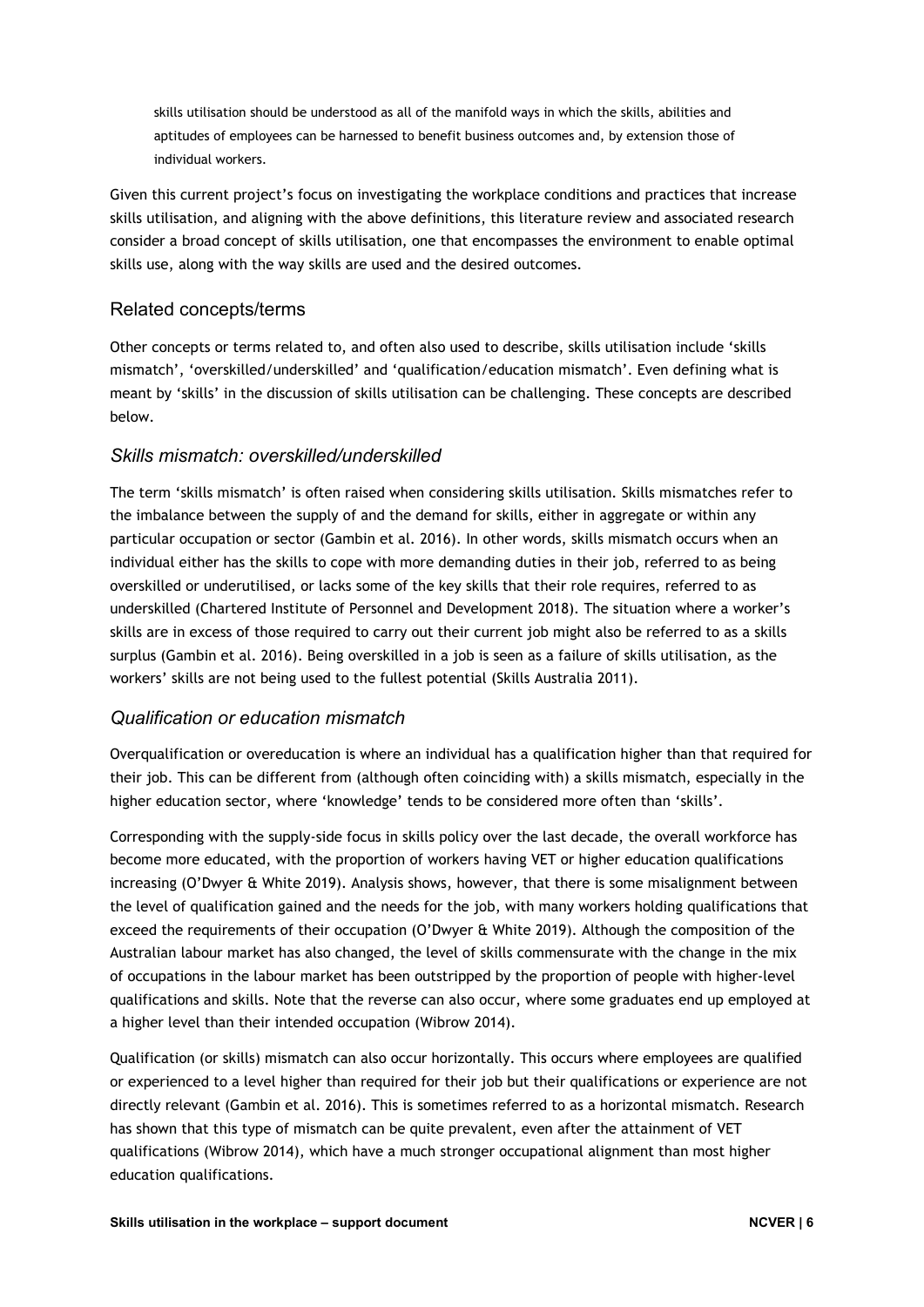Qualifications are often used as a proxy for skills in research investigating skills utilisation. In this scenario, being overqualified or overeducated would be considered the same as being overskilled. The use of qualification level as a proxy is often due to limitations on reliable data for skills (Romero & del Mar Salinas-Jiménez 2018). Qualification level is more easily measurable (for example, comparing the qualification required to do the job with the qualification of the person in the job). It is important to differentiate between the two concepts, however, as there is evidence that educational mismatches are poorly correlated with skills mismatches as a result of the heterogeneity of skills within educational levels (van der Velden & Bijlsma 2017). Additionally, individuals can gain skills that do not result in gaining a qualification via other means, such as learning on the job.

Overqualification, where an employee has a higher qualification than that required for their job, can occur when the level of qualification is used at the interview stage as a signal that the candidate has the required skills and/or knowledge for the job (Chartered Institute of Personnel and Development 2018). In their discussion on employer behaviour in relation to skills and qualifications, Warhurst and Findlay (2012) describe two types of employer demand for skills:

- Type 1, those skills and qualifications needed to obtain the job
- Type 2, those needed to actually do the job.

Employers, faced with an increasingly more qualified pool of applicants, may select workers with better/higher qualifications (as a proxy for higher levels of capability). The effect is that the qualifications required to obtain jobs (type 1) spiral upwards, while the underlying skills in the job (type 2) change more slowly (Warhurst & Findlay 2012). As a result, people have higher qualifications than those needed to do their job, resulting in a qualification mismatch (overqualification) and potentially a skills mismatch (overskilling), where their skills are not being utilised.

Where studies on skills use in the workplace have distinguished between educational and skills-related measures of mismatch, differences in outcomes have been found according to the measure used. For example, Mavromaras et al. (2011) consider the effects of overskilling and overeducation, separately and together, on wages and job satisfaction. They found that being overskilled, rather than overeducated, was the greatest driver of both lower wages and job satisfaction. In another example, Romero and del Mar Salinas-Jiménez (2018) found that educational and skills mismatches are two distinct phenomena with different effects on wages and job satisfaction. Their analyses showed that while both overeducation and skills underutilisation are associated with a wage penalty, educational mismatch seemed to be the main driver. In terms of job satisfaction, the research found that both educational mismatch and skills utilisation had an impact, but in this case the effects of skills use seemed to be greater. Both these studies demonstrate that overeducation and overskilling cannot be assumed to mean the same thing or have the same ramifications.

## *Defining 'skills'*

The definition of 'skills' themselves does not escape uncertainty in the consideration of skills utilisation and collectively they are often only loosely defined. For example, they may be taken to be 'job-specific requirements, vocational competencies, "what employers want" or broadly all of the technical, behavioural and cognitive capabilities required in the workplace' (Chartered Institute of Personnel and Development 2018, p.9).

A slightly more specific definition is used by the OECD (2015), which uses the term 'skills' to encompass a range of competencies, including: foundation skills such as literacy, numeracy and problem solving; knowledge in specific disciplines; soft/generic skills such as collaboration and communication, critical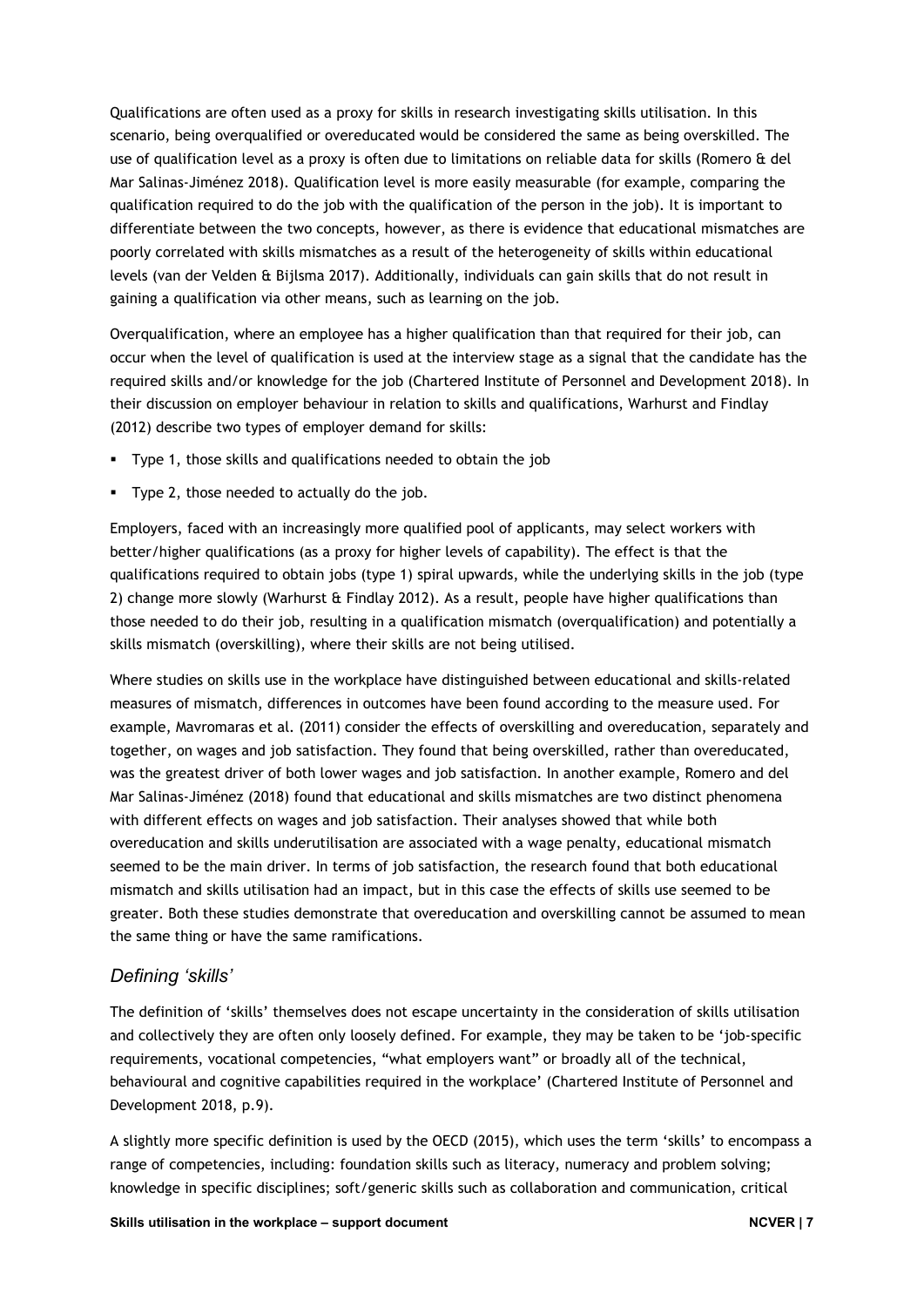thinking and creativity or the ability to organise ones work and work independently; and other competencies used to perform firm-specific and job-specific tasks. These competencies can be encapsulated in three different dimensions of skill:

- technical: the capacity to undertake particular set tasks (for example, recognised trade or professional skills)
- behavioural: the personal qualities of the worker to deal with interpersonal relationships
- cognitive: the level and kind of general education and training undertaken by a population to help it understand and act in the world (Mournier 2001).

Policies aimed at improving skills utilisation differ in what skill dimension is of interest: some are concerned with making the best use of available technical capability, while others are concerned with making best use of workers' cognitive capabilities by changing their behavioural skills (Buchanan et al. 2010).

Understanding what is meant by skills is therefore important when attempting to measure skills utilisation or evaluate skills utilisation practices.

## *High performance working practices[1](#page-7-0)*

Skills Australia (2011) reported that, at the time of their publication, there had been little research on skills utilisation per se, as it was a relatively new policy focus. Instead, much of the available evidence regarding outcomes of better skills use was extrapolated from studies on high performance working practices (HPWP). This has led to a tendency for the phrases 'high performance working' and 'skills utilisation' to be used interchangeably (Payne et al. 2010; Skills Australia 2011).

High performance working can be described as 'a combination, or combinations, of various work organisation and managerial practices which, when "bundled" together, are thought to improve organisational performance as well as provide a range of positive benefits for employees' (Payne et al. 2010, p.7). These practices tend to fall under the banners of people management practices, business development and management and leadership (Buchanan et al. 2010), although there is no universal agreement as to the specific practices, or combination of practices that are believed to deliver improved performance (Payne et al. 2010). Additionally, how the individual practices are defined, as well as how they are implemented, also vary widely (Payne et al. 2010).

A detailed discussion on high performance working practices is beyond the scope of this literature review but the upcoming section on factors that lead to improved skills utilisation will consider where these practices intersect with increasing skills utilisation. The take-home message here, though, is that while there may be similarities in the implementation and outcomes of high performance working practices and effective skills utilisation, they are not synonymous. In fact, an organisation with good skills utilisation may not be a high-performing organisation.

<span id="page-7-0"></span><sup>1</sup> High performance work practices are also referred to as high performance work systems (HPWS) or high performance work organisation (HPWP).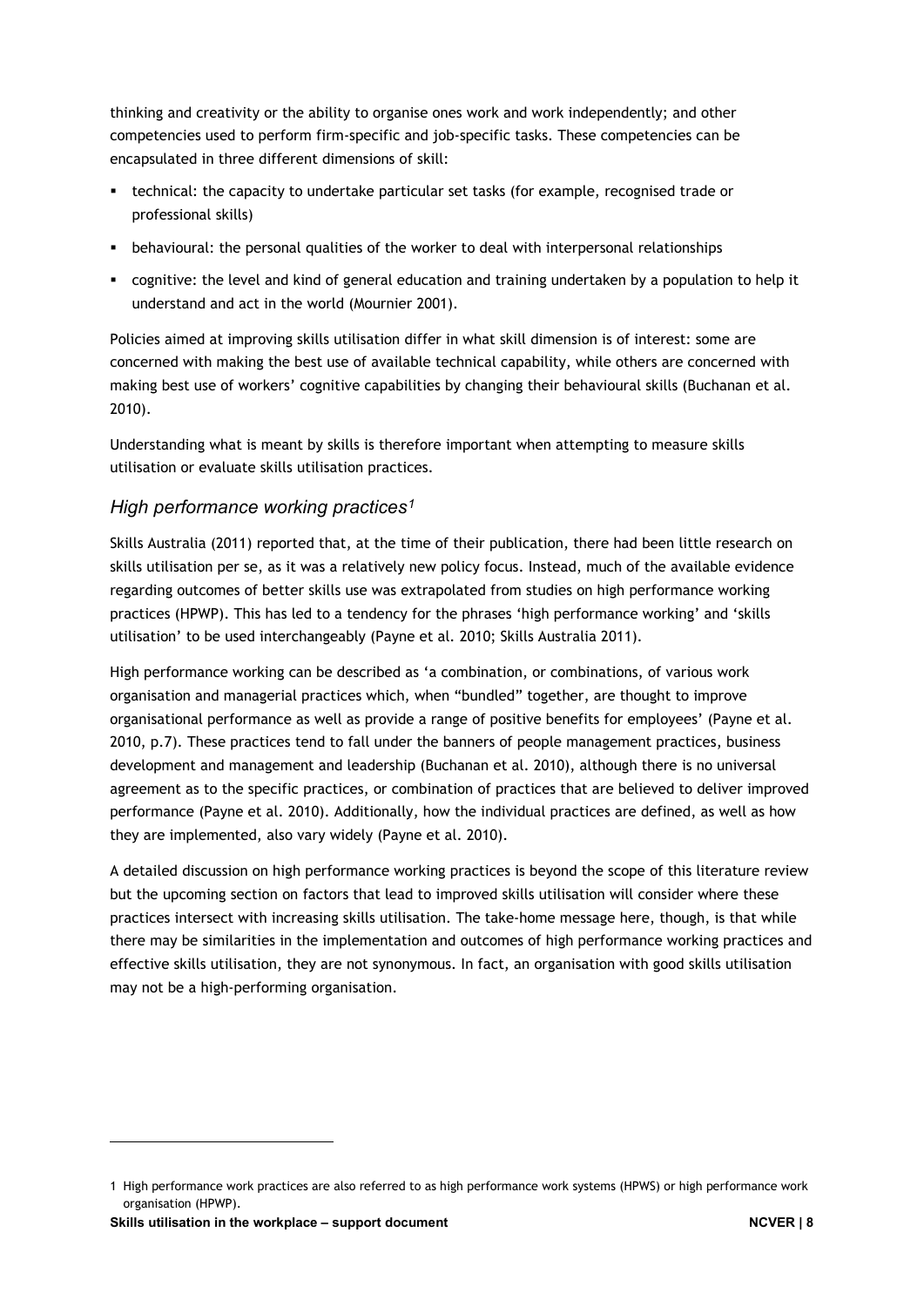## How does the level of skills utilisation affect the economy, enterprises and individuals?

Previous research has shown that skills and/or qualification mismatch, in either direction, may have negative consequences for the individual, for the firm in which they are employed, and for the national economy (UK Commission for Employment and Skills 2014; Rohrbach-Schmidt & Tiemann 2016). This section considers these costs at each of these levels and the benefits of ensuring high levels of skills utilisation.

#### Skills utilisation at the individual level

A considerable volume of research has examined the implications of skills utilisation for the individual worker. The negative impacts of skills underutilisation from the workers' perspective that have been identified include:

- wage penalties (Keep 2016; Chartered Institute of Personnel and Development 2018)
- lack of engagement by workers, meaning they're unable to reach their full potential (Keep 2016)
- lower job satisfaction (Mavromaras et al. 2011; van der Velden & Verhaest 2015; Chartered Institute of Personnel and Development 2018)
- higher stress and physical and mental health risks due to limited discretion for decision-making and creativity (Keep 2016)
- higher likelihood of wanting to leave their job (Chartered Institutes of Personnel and Development 2018)
- **PEDOOTER 19 Increase 12 and 2014;** poorer advancement, training and skills development (Chandler Macleod 2014; Chartered Institute of Personnel and Development 2018; Boxall, Huo & Winterton 2019)
- skill atrophy (Chandler Macleod 2014; OECD 2015).

The effect of skills underutilisation on wages has received considerable attention in the research literature. In a study investigating the potential impacts of both skill and qualification mismatches on wages, Mavromaras et al. (2011) found a complex picture, which varied with education level and gender. Overall, they found that most mismatches resulted in a wage penalty. This was particularly the case for those with certificate III/IV vocational qualifications. Countering this, previous research had found that overskilling was less likely for those with certificate III and IV qualifications (probably because of the strong occupational linkages to those qualifications), and that, where mismatch does occur, it is not persistent (Mavromaras, McGuinness & Fok 2009). In an investigation of both education mismatch and skills mismatch (separately and together), it was found that education mismatch resulted in wage penalties for females, but no pattern was found for skills mismatch. The combination of skills mismatch and education mismatch had the strongest effects and was apparent for both genders (Mavromaras et al. 2011).

Examples of wage effects due to skills mismatch and/or education mismatch can also be found internationally. A recent study in Spain found wage penalties for overeducated workers and for workers whose skills are underutilised (Romero & del Mar Salinas-Jiménez 2018). In Britain, Green, McIntosh and Vignoles (2002) also found that workers in jobs who did not utilise their skills experienced lower wages compared with those whose skills were well matched to their jobs. In a comparison between Britain and Australia, Mavromaras et al. (2007) reported that earnings were 12% lower for severely overskilled workers in Britain and 8.2% lower in Australia. In their work in the Netherlands, Allen and van der Velden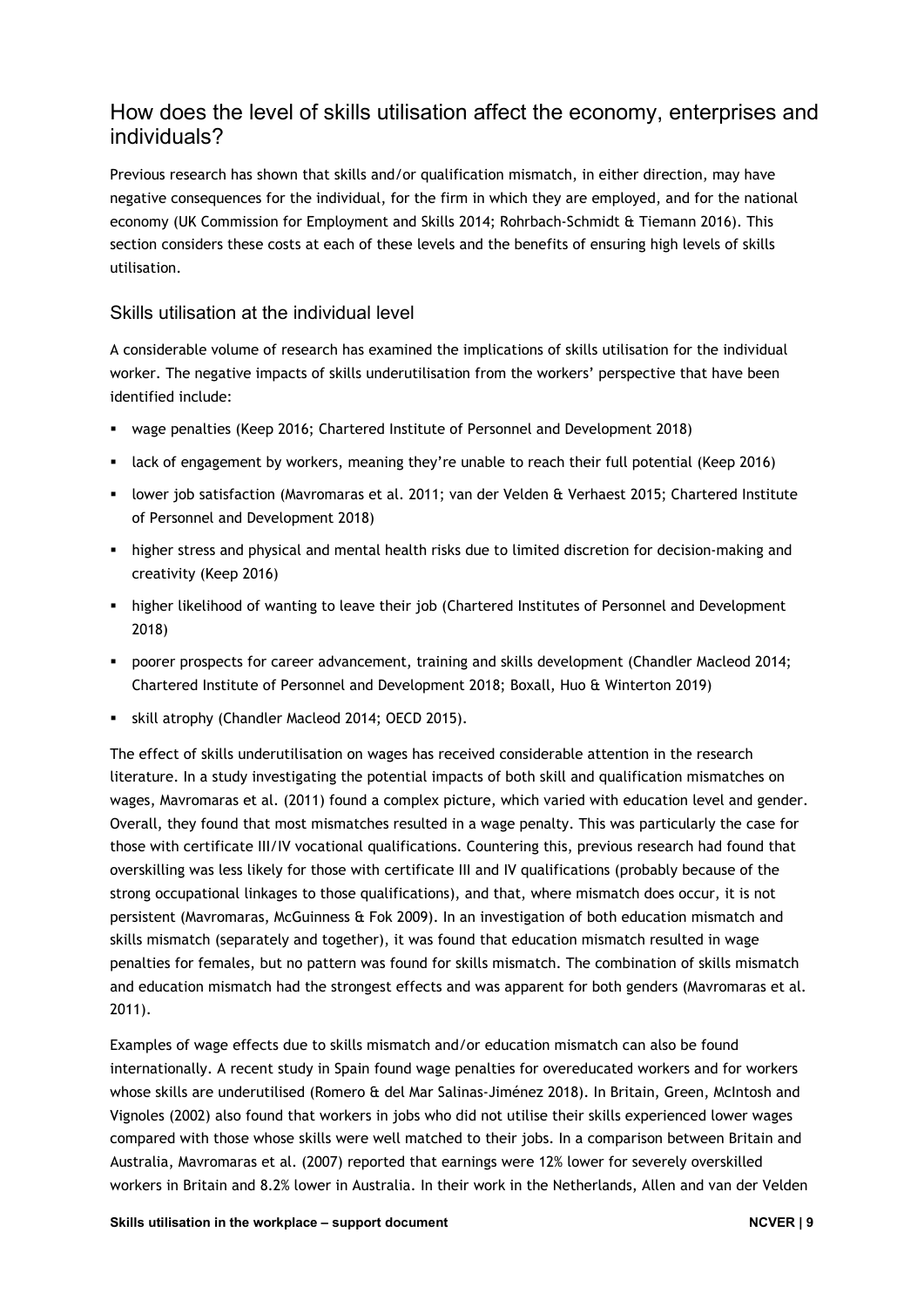(2001) also found that both overeducation and skills underutilisation had negative effects on wages. Closer to home, Boxall, Huo and Winterton (2019) found skills utilisation was positively related to earnings for New Zealand workers.

The mechanism for the wage penalty of skills underutilisation has been explained in terms of productivity. Workers who are working in jobs where their skills are not being utilised hit a ceiling in productivity and hence received lower wages (Allen & van der Velden 2001, cited in Boxall, Huo & Winterton 2019).

Many of these studies investigating wage effects also consider job satisfaction, tending to find lower job satisfaction in mismatched workers (Allen & van der Velden 2001; Mavromaras et al. 2011; Romero & del Mar Salinas-Jiménez 2018). Exploring this relationship further, Boxall, Huo and Winterton (2019) found that skills utilisation is acting as a mediator between job autonomy and positive outcomes such as higher job satisfaction, greater organisational commitment and lower turnover intentions. The authors suggest that these findings imply that higher levels of work autonomy are associated with greater opportunities for individuals to apply their skills and experience.

It should be noted that being overskilled or overqualified for a job does not always lead to workers being dissatisfied with their work. Other characteristics of the job, such as the ability to balance family life with work, job security, shorter commuting time or strong friendships with colleagues, may lead to workers reporting they are satisfied with their work, even if overskilled or overqualified (Mavromaras et al. 2011).

The evidence regarding the impact of skills underutilisation on further skills development is mixed. Russo (2015) showed that a high incidence of skills underutilisation tends to be accompanied by a low degree of skills development among employees. Compounding this, the OECD (2015) reports that skills that are not used in a job will likely atrophy. Indeed, a survey of 258 employees showed that 48% of workers believed that skills underutilisation causes skills depletion (skills becoming rusty), while 33% reported a reduction in the number of job prospects in their chosen career and 8% reported they had become unemployable (Chandler Macleod 2014). Another study, however, found that even for those individuals who started their jobs with more skills than required, 55—75% of cases reported that they had increased their skills level while in the job (van der Velden & Verhaest 2015). The authors concluded that people learn in all sorts of situations, even when the job requires fewer skills than workers actually have.

The overall picture for individuals who are in jobs where their skills are not being utilised is not a positive one. Lower wages will mean the return on their investment in any education and training they have undertaken will be reduced. Lower levels of job satisfaction, engagement and commitment to the workplace are also likely to have negative consequences for the business in which they work.

#### Skills utilisation at the firm/enterprise level

The UK Commission for Employment and Skills (2014) reported that effective skills utilisation is beneficial to employers, who benefit from added productivity and ability to move up the value chain. Research has described a range of benefits that can be experienced by enterprises that utilise the skills of their employees:

- increased worker productivity (Romero & del Mar Salinas-Jimenez 2018)
- improvements to innovation, productivity, profitability, staff retention and safety (Warhurst & Findlay 2012; Skills Australia 2012; OECD & ILO 2017)
- decreased skills shortages and gaps and eased recruitment difficulties (Warhurst & Findlay 2012).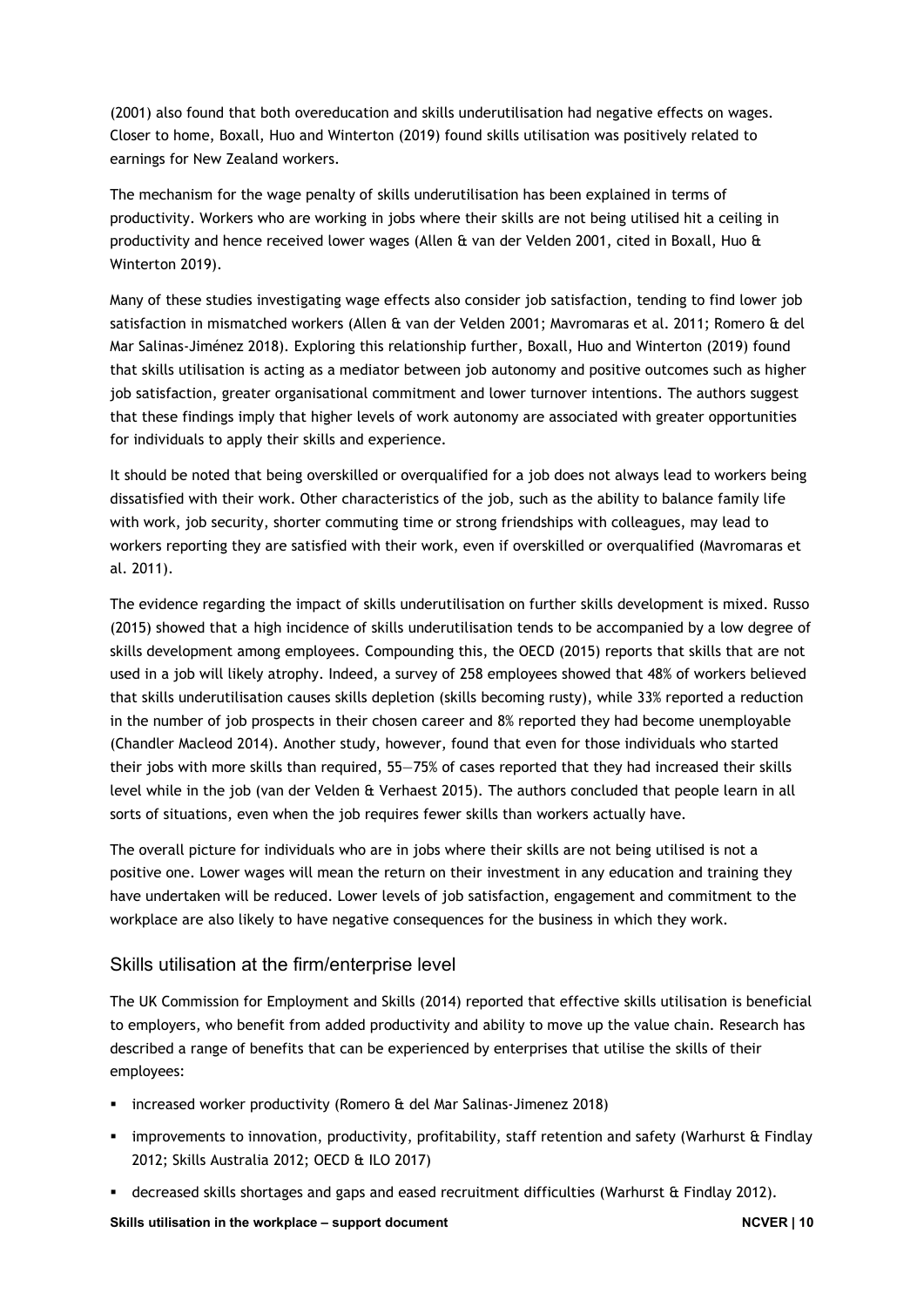It should be noted that it is difficult to directly attribute enterprise-level benefits to the utilisation of employee skills. The benefits listed above could be due, at least partly, to a variety of different business practices, including high performance working practices, which may or may not have been implemented with the goal of increasing skills utilisation.

While it is easy to see why skills underutilisation is a problem for the individual and the government (discussed below), employers may not see it as a business problem (Keep 2016). Overqualification is not likely to be considered a business cost if qualifications were gained within the education system at a cost to the taxpayer or student. Additionally, it may be less onerous for employers to recruit new workers with the required skills, rather than to assess the skills utilisation practices in their organisation.

While overqualification of employees may not be considered a business cost, there is some evidence that employers are aware of the potential implications of this. Employer case studies have shown that employers were mostly reluctant to take on people who were overqualified or overskilled as they believed they were more likely to leave quickly, may have unrealistic expectations of the job, leading to dissatisfaction, and may be more likely to question everything and be difficult to manage (Gambin et al. 2016). Some employers however may not consider higher turnover to be an issue, accepting that it is the natural order of things (and in many industries it is high, regardless) (Keep 2016).

For some employers, having workers with excess/additional skills may be considered a positive outcome of their recruitment (Gambin et al. 2016). The question here is whether they can make use of those skills to the organisation's advantage. It is not clear, however, to what extent employers adapt their working practices to utilise these skills surpluses (Gambin et al. 2016).

There may be a number of reasons why employers do not perceive the lack of effective skills utilisation as a problem. Warhurst and Findley (2012) suggest three:

- There may be a lack of a product market signal about the need to change operations if sufficient profits are maintained with current operations.
- If there are market signals that a firm needs to develop their business, these signals may not be picked up by management (maybe because they lack the ability to interpret those signals) or they may not have the ambition to act on them.
- The timing of the market signals does not fit with the time horizons of management's planning.

Keep (2016) reports that there have been no attempts to determine the costs of poor skills utilisation to businesses. The potential costs of skills underutilisation may therefore be invisible to employers. An absence of clear and relevant information on how poor skills utilisation is affecting an enterprise is likely to result in a lack of action or change unless it is triggered by some external influence, such as a labour market where additional skills cannot be easily recruited. Additionally, employers may lack the skills or resources to establish practices that increase the use of their employees' skills.

#### Skills utilisation at the economy level

The literature highlights two main areas of interest in how skills utilisation is considered at the level of the economy:

- **•** how increased skills utilisation increases productivity
- the public cost of training if qualifications and/or skills are not used in the workplace.

**Skills utilisation in the workplace – support document NCVER | 11** Determining the potential impact that skills underutilisation has on the economy is not a simple exercise. Economy-level estimates of the costs of poor skills utilisation are lacking (Keep 2016). In Australia, some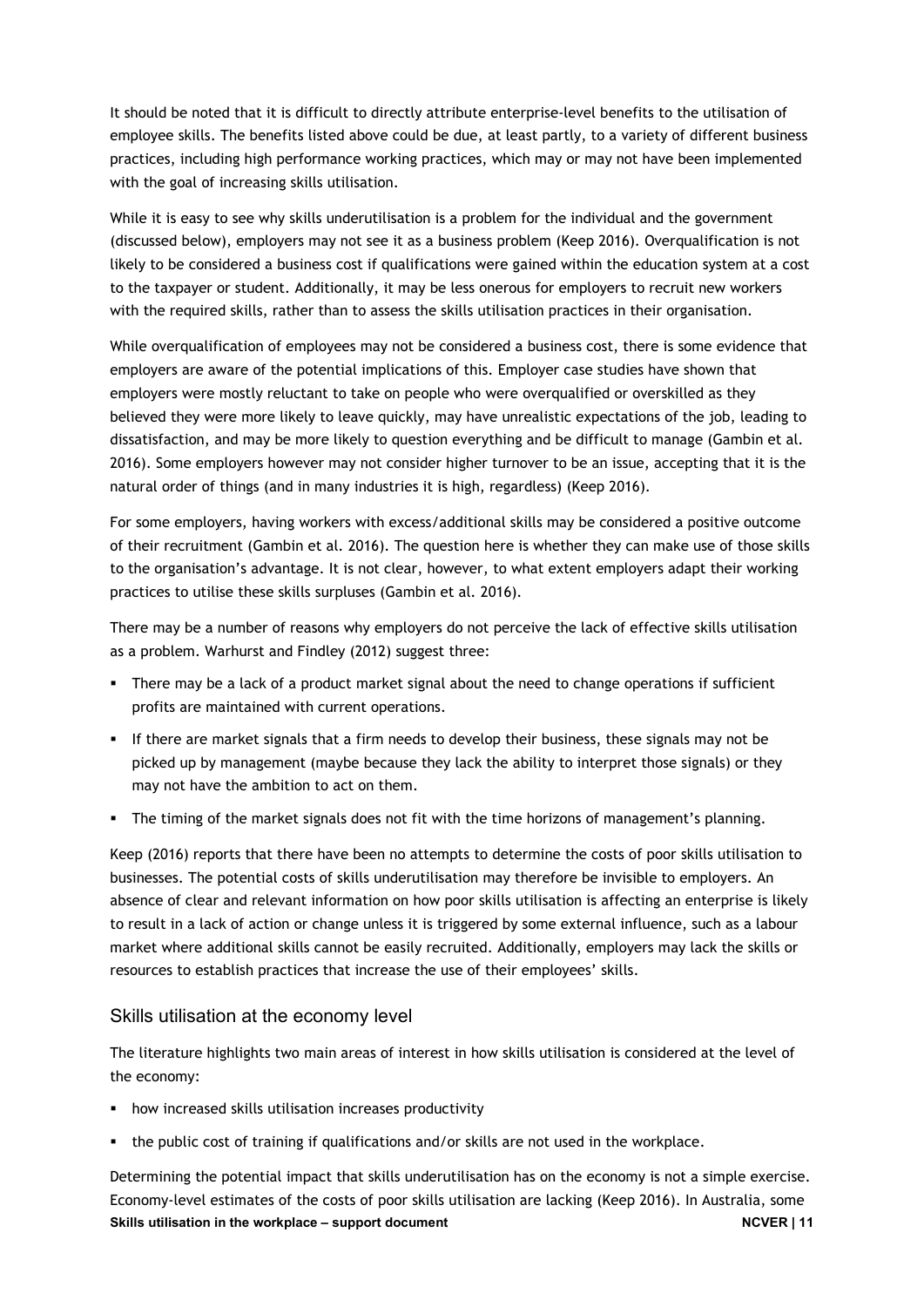indirect but related observations have been made. Exploring the link between skills utilisation, engagement and productivity, Chandler Macloud (2014) reported that 85% of workers believe they could be 21% more productive every day, representing \$305 billion in untapped productivity. They also report that lack of engagement by workers is estimated to be costing Australian businesses up to \$54.9 billion per year in lost productivity (Chandler Macloud 2014). The potential costs of skills underutilisation, therefore, is not insignificant.

Despite the difficulty in estimating the true cost of skills underutilisation to the productivity of the economy, it is not unrealistic to propose that, if there is a cost to individual businesses, this will flow through to the broader economy. Indeed, the broad consensus is that effective skills utilisation is beneficial to the productivity of the economy as a whole (UK Commission for Employment and Skills 2014). Some empirical evidence for this is provided by an analysis of PIAAC (Programme for the International Assessment of Adult Competencies) data, which showed that the use of reading skills at work accounted for a statistically significant share of the variation in labour productivity across countries (OECD & ILO 2017). A similar analysis at the industry level shows a positive link between skills use and productivity (OECD & ILO 2017).

These examples suggest that underutilised skills in the economy are a lost opportunity to realise higher levels of productivity. In addition to this, unused skills held by those individuals who are either mismatched to their jobs or are not working are a waste of the initial investment in them (OECD 2015). This is particularly salient at the level of the economy where much of the investment in skills, especially for initial training, is subsidised or funded by public monies. There is a need for government to see a return on their investment in skills.

## What causes skills underutilisation?

There are several ways by which skills underutilisation can occur in a workplace or more broadly in the economy. Increasing qualification levels in jobseekers, paired with the potential for employers to choose job candidates with the highest qualifications, is one way skills underutilisation can eventuate. Corresponding with the supply-side focus of policy over the last decade, the overall workforce has become more educated, with the proportion of workers having VET or higher education qualifications increasing (O'Dwyer & White 2019). This has likely occurred at a faster rate than the rate at which jobs have changed, and analyses show that many workers are holding qualifications that 'exceed' the required qualification (and likely, the required skills) of their occupation (O'Dwyer & White 2019).

As described in the previous section, faced with an increasingly qualified pool of applicants, there is a tendency for employers to use qualification levels as an indicator of ability (Chartered Institute of Personnel and Development 2018). Over time, employers may choose job candidates with higher qualifications, even if the skill requirements for the job have not increased (Warhurst & Findlay 2012). Many employers are reluctant to do this, however, if they feel the individual may leave as soon as a better proposition comes along (Warhurst & Findlay 2012). Some employers will appoint the higher-skilled applicant only if it is clear the applicant wants the job and is not using it as a stop-gap measure (Gambin et al. 2016). In the situations where the highest qualified individuals are employed, however, a skills mismatch may occur, potentially leading to skills underutilisation if practices in the workplace do not provide the opportunity for the higher level skills to be used.

Adding to the issue is that qualifications may not be a true reflection of skills level. While completing a qualification is a key mechanism for developing skills, they can also be acquired in other ways, such as through unaccredited training and informal training in the workplace. This reliance on the qualifications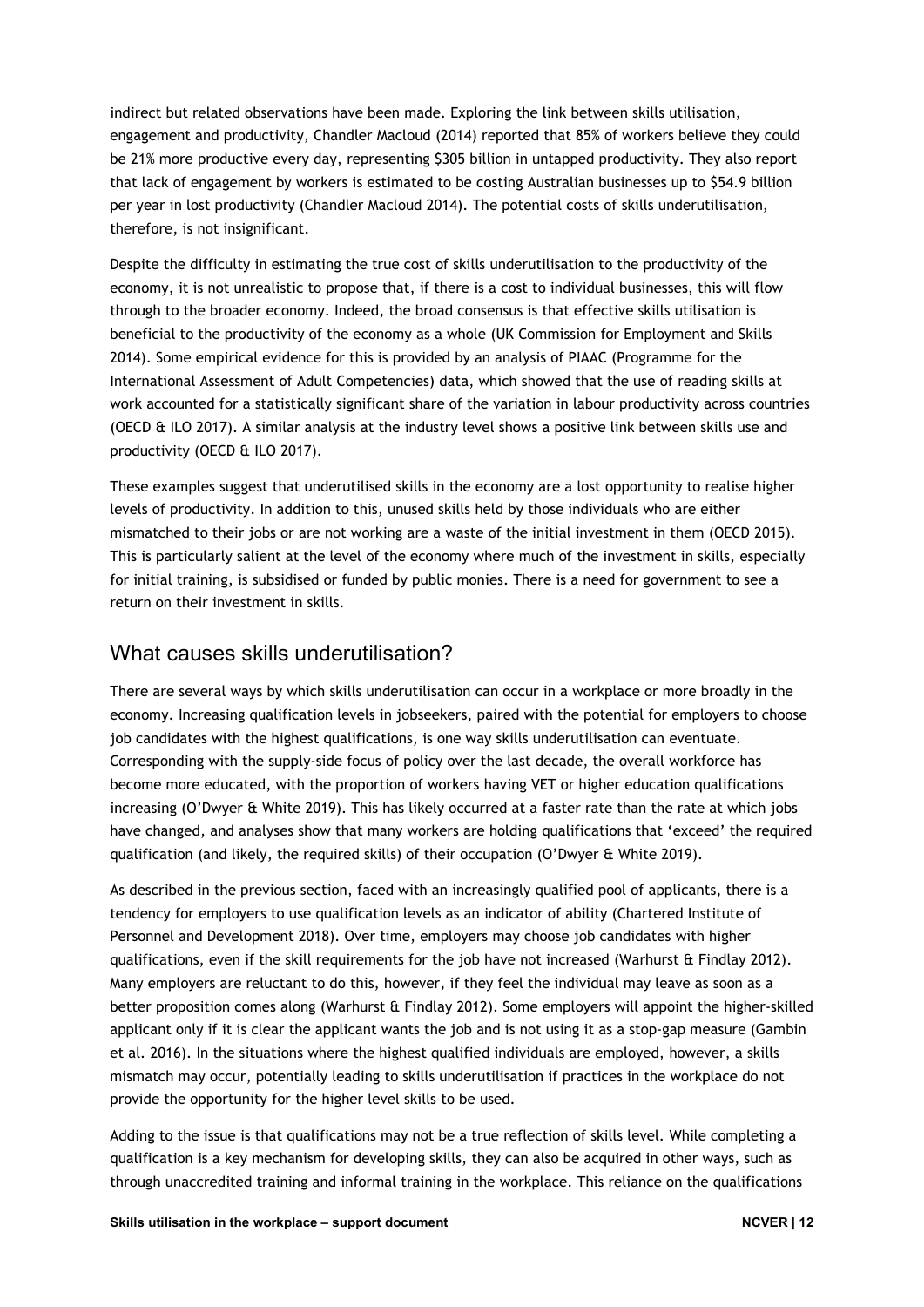held by job candidates may underestimate the skills that an individual has, but it is much more difficult for employers to assess the actual skills of job applicants (OECD 2015).

Underutilisation of skills may also occur where there is a lack of high-skilled jobs in a preferred sector or geographical location (OECD 2015). Indeed, continued skills supply in an economy that's in a state of lowskilled equilibrium — producing low-value-added goods and services, drawing on low-skill workers (Wilson & Hogarth 2003) — may encourage overqualification (Chartered Institute of Personnel and Development 2014) and overskilling.

The changing nature of jobs can also lead to skills underutilisation. Existing workers may find that the use of their skills declines over time, perhaps resulting from the introduction of new technologies, which accomplish tasks previously performed by workers (OECD 2015).

The above provides examples of how job applicants may end up in jobs that do not require the same level of skills they possess. Whether or not skills are utilised, however, is largely dependent on the practices in the workplace and these issues are discussed in the section on factors that improve skills utilisation in the workplace.

## Measuring skills utilisation

## Approaches to measuring skills utilisation

Measuring the occurrence or extent of skills underutilisation is difficult. This is, at least partly, due to the lack of a clear definition of skills utilisation (Chandler Macleod 2014). Indeed, many attempts have not measured skills utilisation per se, instead measuring uptake of practices in the workplace, or outcomes such as recruitment, retention and staff motivation (Skills Australia 2011).

Adding to the complexity of measuring skills utilisation is that the degree of skills utilisation in a job is not fixed in time — workers can move between the various states of well-matched, underskilled and overskilled (Russo 2015; European Centre for the Development of Vocational Training 2018). The transition between these states can depend on the starting point. Workers who are underskilled when they first join an organisation can become better matched to their job over time, or even become overskilled. Workers who start their jobs as overskilled, however, are likely to remain overskilled (Russo 2015).

In addition to changing over time, skills utilisation is likely to differ across occupations, sectors, regions and countries (Keep 2016) and may be objective or subjective (Romero & del Mar Salinas-Jimenez 2018). These limitations and caveats need to be considered in any measures of the extent of skills utilisation/underutilisation used, particularly if comparing countries, industries, or different points in time.

Despite the challenges in measuring skills utilisation, Payne et al. (2010) argue that it is important to develop measures that can track what is happening, whether at the level of the national economy, sector, region or sub-region, particularly in order to assess any policy interventions put in place.

In their comprehensive review of skills utilisation and its measurement, conducted for the OECD, Buchanan et al. (2010) suggest that the measures of skills utilisation that have been used internationally tend to fall into three categories. These categories are aligned with the three different levels of which skills utilisation can be examined: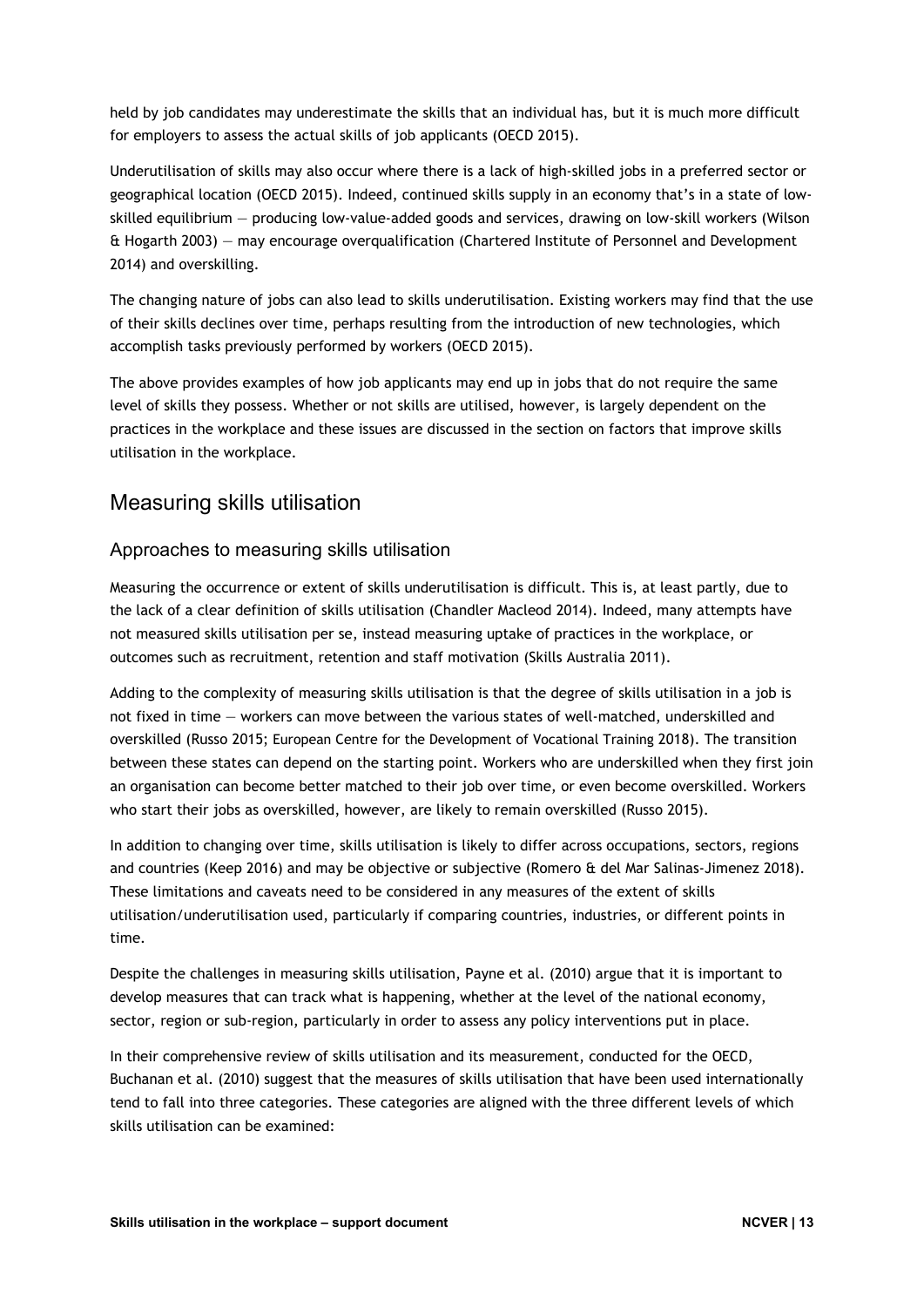- *Individual measures*: worker perceptions of how their skills are used, often collected through Likertstyle survey questions. These are limited by an individual's understanding of the skills required for a particular role and provide little information on the *nature* of skills utilisation.
- *Employer measures*: combines data collected from employers and workers, using quantitative and qualitative research methods (including workplace case studies). These tend to be expensive to administer and, hence, not used widely.
- *Population measures*: generated using commonly available labour statistics, at a broad population level (for example, industry or country). Usually defined by some definition of occupation and the assumed qualification/s required, along with the education, training and experience of individuals in those jobs. The assumptions made and adequacy of the data are some limitations of these measures (Buchanan et al. 2010).

Different measures can result in conflicting results. This is because skills utilisation is a multifaceted problem and each of these facets likely require different measures (Keep 2016). This is illustrated by the four measures of 'education—jobs matching' formulated over time by Livingstone, as summarised by Buchanan et al. (2010):

- *Entry credential matching*: refers to the increasing proportion of jobs requiring higher and higher entry credentials and that the credentials being used to screen candidates are often in excess of the skills requirements of the job.
- *Performance matching*: refers to the skills levels of workers compared with the skills levels required to do the job.
- *Field of study matching*: refers to the relevance of the area of preparatory education or training to the job requirements.
- *Subjective matching*: refers to the workers' personal evaluation of job requirements against their capabilities.

These four dimensions include a mixture of qualification and skills matching. As discussed earlier in this literature review, much existing research uses qualifications as a proxy for skills, but there is ample evidence suggesting that qualifications are not an accurate indicator of the skills held. Qualifications do not account for skills obtained through other means, such as unaccredited, informal or on-the-job learning.

In their investigation of skills shortages and surpluses in the UK, Gambin et al. (2016) summarise a variety of indicators that have been used to identify the occurrence of skills imbalances. These include employment and unemployment, wages, occupational skills profiles, employer-based measures and individuals' reports. Each of these indicators comes with their own limitations and, hence, Gambin et al. (2016) argue, combining multiple indicators may help to provide a more complete picture.

Earlier work by Payne et al. (2010) also promoted a multifaceted approach to measuring skills utilisation. An examination of existing surveys in the UK illustrated the use of questions to employees about whether they possessed more skills than were being used in their job, the types of skills important in their role, the levels of autonomy and discretion they had in their position, as well as the learning opportunities provided in their organisation. While these quantifiable indicators are relevant to the levels of skills utilisation in the workplace, Payne et al. (2010) argue that interpretation of these indicators would benefit from in-depth organisational case studies.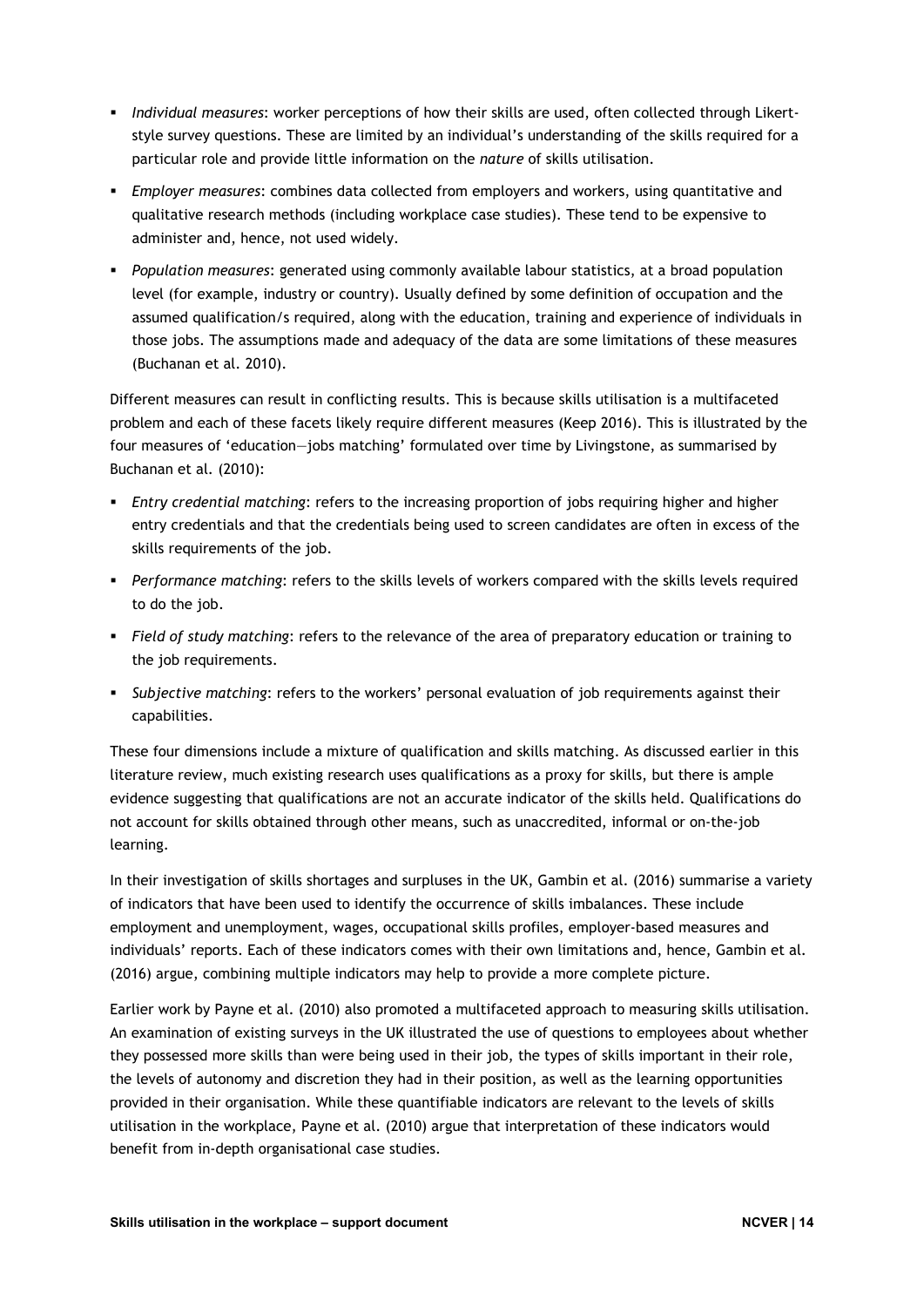While the use of multidimensional measures of skills utilisation may be the optimal approach in an ideal world, the reality is that businesses likely struggle to implement any sort of measurement. In their survey of Australian businesses, Chandler Macleod (2014) asked senior businesspeople: 'Do you know the proportion of employees in your workforce that have significant under-utilised skills?'. An overwhelming majority, 81%, answered no/can't estimate/don't know.

The take-home message from this discussion on measuring skills utilisation is that there is no single or straightforward way to approach it. Interpretations of any estimations need to account for the types of measures used and their limitations. Care should especially be taken when comparing studies that have used different methodologies.

### Examples of skills utilisation estimations

This section presents a selection of skills utilisation estimations, these providing some insight into how it has been approached, both internationally and in Australia. It is not intended to be an exhaustive list but demonstrates the similarities and differences in the approaches used and the resultant findings.

## *United Kingdom*

The relatively longer-term focus on skills utilisation in the UK has led to several reports being published on the extent of skills utilisation in workplaces. Much of this UK existing work is based on individuals' perceptions of how well their skills are being used, usually via a survey (Keep 2016). A smaller body of work relates to employers' perceptions of whether their employees are overskilled or overqualified. There has been little attempt to align these different perspectives to explore the extent of the issue at the organisation or workplace level (Keep 2016).

One of the investigations using employers' views was the 2013 CBI/Pearson education and skills survey, which captured employers' views on the skills in their organisations. The findings revealed that almost half (47%) of employers reported that they employed people whose skills were not being fully utilised (as reported by Gambin et al. 2016). The degree of skills underuse (defined as workers being overskilled *and* overqualified) depended on business size and sector, with the underutilisation of skills reported more commonly in small businesses (30% of staff) and in the hotel and restaurants sector (24% of staff). It occurred less commonly in public administration (9%) and manufacturing (10%).

Reporting on the 2017 Employer Skills Survey, which defines a worker as being underutilised if they have both qualifications *and* skills above which are required, Winterbotham et al. (2018) found that 35% of employers had at least one employee they classified as underused in their role. This equated to 8.7% of the workforce having underutilised skills.

Using qualification level as a measure, in 2013 the OECD reported that 30% of workers in the UK claim that they are overqualified for their current job. This proportion was not too dissimilar from that reported by the Chartered Institute of Personnel and Development in 2018, which suggested that over a quarter of the workforce are overqualified, with the highest rates amongst those with degree-level qualifications. Looking at skill level rather than qualification level, a similar picture emerged, with over a third (37%) of workers reporting they could cope with more demanding duties (Chartered Institute of Personnel and Development 2018). The size and type of organisation did not seem to influence the extent of overskilling, but overskilling was higher than average in sectors that had a high proportion of lowwage/low-skilled work.

Taking a different, multidimensional, approach, which considered qualification levels and wage growth to assess skills surpluses, Gambin et al. (2016) developed a list of occupations where potential skills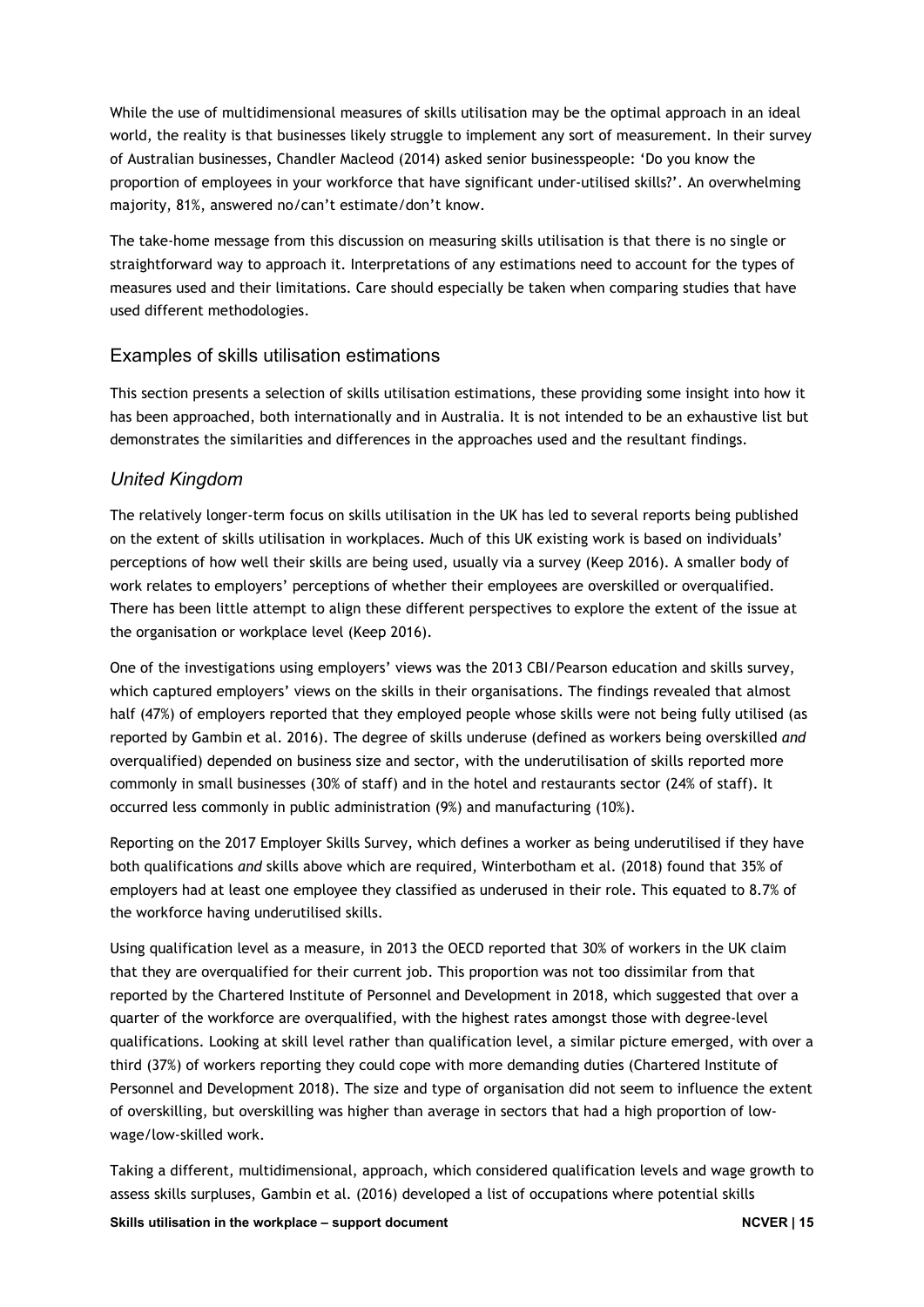surpluses may be occurring in the UK. The percentage of workers considered overqualified (in relation to the modal qualification level) in these occupations ranged from 14% in refuse and salvage occupations to 66% in forestry workers. For those occupations with the highest levels of employment, 46% of care workers and home carers were considered overqualified, as were 55% of food, drink and tobacco process operatives, and 56% of construction operatives.

These findings from the UK confirm that approaching the estimation of skills underutilisation in different ways can lead to contrasting views of the extent to which skills underutilisation is occurring and the industries/sectors it in which is most prevalent.

#### *Europe*

Specialised surveys focused specifically on skills utilisation have been conducted in Europe with the aim of better understanding the extent and ramifications of skills mismatch. In 2014 Cedefop undertook the first European skills and jobs survey (ESJS). With an emphasis on skills mismatch, the survey collected information from about 49 000 adult employees in 28 EU Member States. This survey indicated that about 40% of employees feel their skills are underutilised in their jobs (European Centre for the Development of Vocational Training 2018). The survey enabled some comparisons across industries, for example, in the opportunities or requirements to learn new skills; this showed that almost one-third of workers in the hospitality and catering sector and one-quarter in the transport sector have not experienced any change in the need to learn in their jobs since they were hired. These figures compare with 15% in the finance sector and 17% in ICT. The authors argue that stagnant skills demands in some industries and jobs may contribute to graduates feeling that their skills exceed what is needed (European Centre for the Development of Vocational Training 2018). The survey also confirmed that skills mismatch can change over time for individuals, although about eight in 10 individuals who entered a job requiring fewer skills than their own remained in such a state (European Centre for the Development of Vocational Training 2018).

In terms of qualification mismatch, close to a third of tertiary education graduates reported they were overqualified for their jobs (European Centre for the Development of Vocational Training 2018). Overqualification was more prevalent in some fields of study, such as in the humanities, languages and arts, where around 35% of individuals reported they were overqualified. This compared with around 10% in the medicine and other health-related fields of study (European Centre for the Development of Vocational Training 2018). Lower levels of qualification mismatch may be expected for those qualifications with stronger occupational linkages.

The state of the economy was shown to influence qualification mismatch levels. Individuals who completed their highest level of education after the economic crisis in 2008 had a significantly higher probability of being overqualified than older graduate cohorts. Returning to the labour market after having spent a prolonged time out of the labour market (due to unemployment, illness or child caring) also maximised the probability of being in a mismatched job (European Centre for the Development of Vocational Training 2018). This raises concerns for those who have lost their jobs due to the current coronavirus pandemic.

Confirmation that skills mismatch and qualification mismatch are not always congruent was also determined through the survey. For example, while around 20% of older workers (55+) were found to have lower qualifications than needed by their jobs, only a minority did not have the necessary skills.

Another survey specifically designed for the study of educational mismatch and skills utilisation was the BIBB/BAuA Employment Survey conducted in 2006 in Germany (Rohrbach-Schmidt & Tiemann 2016). This survey, of about 20 000 workers, collected information on respondents' qualifications and their career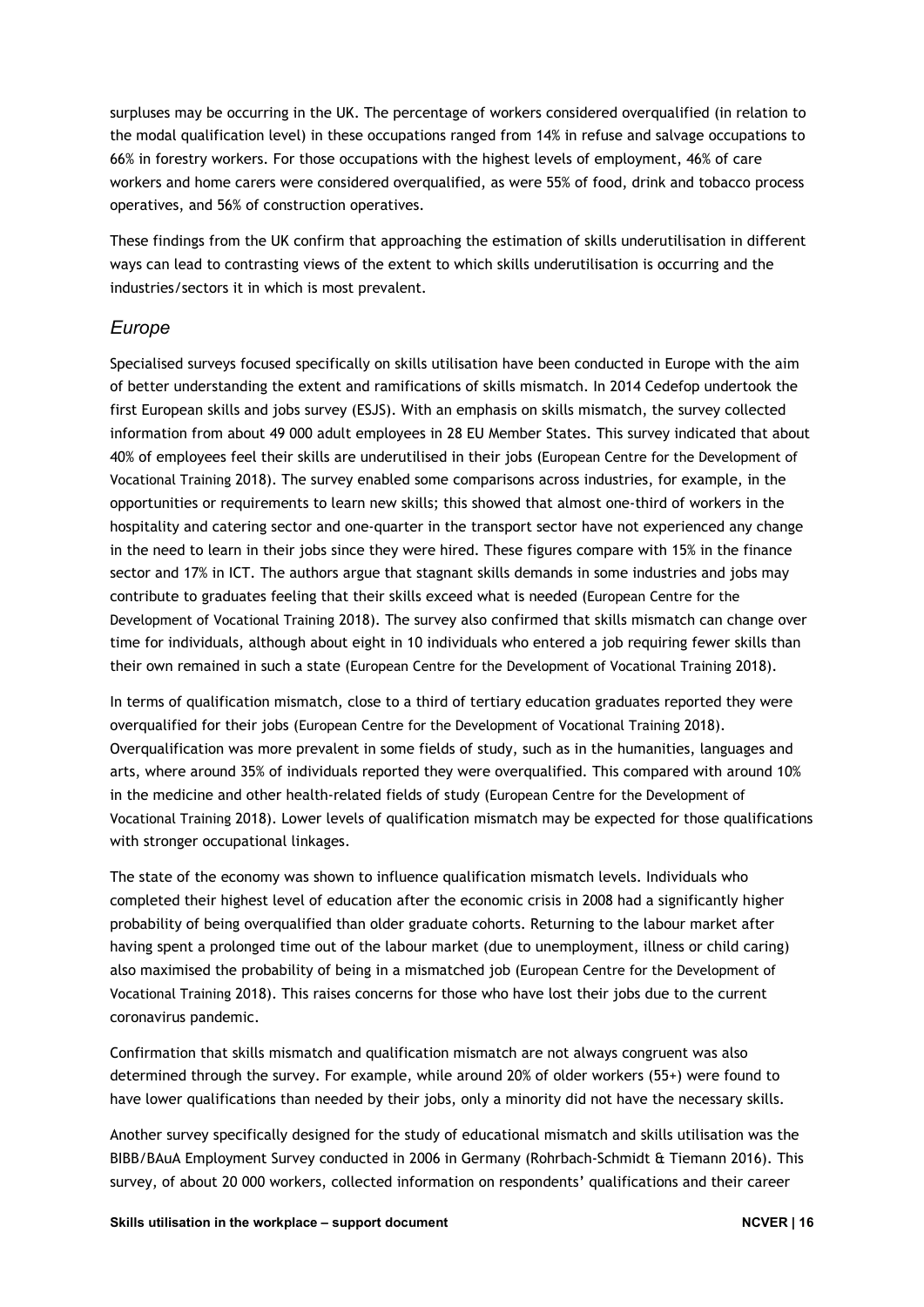history, as well as detailed information on job tasks, job skills requirements and working conditions. Findings of note from the survey include:

- **•** Depending on the definition and measures used, up to 40% of German workers were mismatched with regards to either the education and/or skills requirements of their job.
- Workers who were both overqualified and overskilled in their jobs were in the minority, reported by only 4.3% of respondents.
- Workers who were overqualified but matched in terms of skills (13.6%) were more common than workers who were matched in terms of qualification but overskilled (7.7%).
- For those workers who were matched on both qualifications and skills, 24.7% felt unchallenged by their jobs' skills requirements (Rohrbach-Schmidt & Tiemann 2016).

#### *Australia*

In many economies, including Australia, a sizeable share of jobs has relatively low skills requirements (OECD 2015). The OECD Survey of Adult Skills in 2012 showed that as many as one in 10 jobs in Australia do not require any qualification (OECD 2015). Coupled with the increased credentialism that has occurred over time (O'Dwyer & White 2019), it is more than likely that individuals with qualifications end up in these low-skilled jobs and are therefore overqualified and probably overskilled. Indeed, the OECD Survey of Adult Skills showed that more than 25% of Australian workers had qualifications higher than deemed necessary to get their job (OECD 2015).

There have been several studies aiming to measure skills utilisation in Australia. For example, while Watson (2008) was primarily focused on investigating the extent of skills shortages in Australian, he also used data from the NCVER Survey of Employer Use and Views to investigate the usage of skills in the workplace. He found that up to 40% of employers reported having staff with skills levels above those required. The highest levels of skills underutilisation were reported in education (47% in 2005) and manufacturing (46% in 2005).

These estimates are dependent on employers being able to estimate the skills utilisation of their workers. This cannot be assumed, as evidenced by a survey of 386 businesses, which showed that only around 19% of employers could estimate the skills underutilisation in their workplace (Chandler Macleod 2014). This survey showed that, of that 19%, most estimated that less than 20% of their employees are experiencing significant underutilisation of their skills. Around 8% approximate it at more than 50% (Chandler Macleod 2014).

Chandler Macleod (2014) believe that employers are underestimating the degree of skills underutilisation, especially given the proportion of employees who report they are not using all their skills. Various studies provide estimates of skills use from the employees' perspectives:

- *Watson (2008)*: data from the NCVER Student Outcomes Survey and the HILDA Survey both showed that between 10 and 20% of employees reported they were not using their skills in their jobs. These figures were higher in lower-skilled occupations and those with lower wages.
- *Smith, Oczkowski and Selby Smith (2008)*: a survey of 368 organisations showed that perceptions of skills utilisation varied for four different categories of skills (management, skilled trades, intermediate skills and elementary skills). Across the three industries examined (manufacturing, wholesale and retail, and services), organisations rated their use of management skills at around 86% and use of elementary skills at around 75%.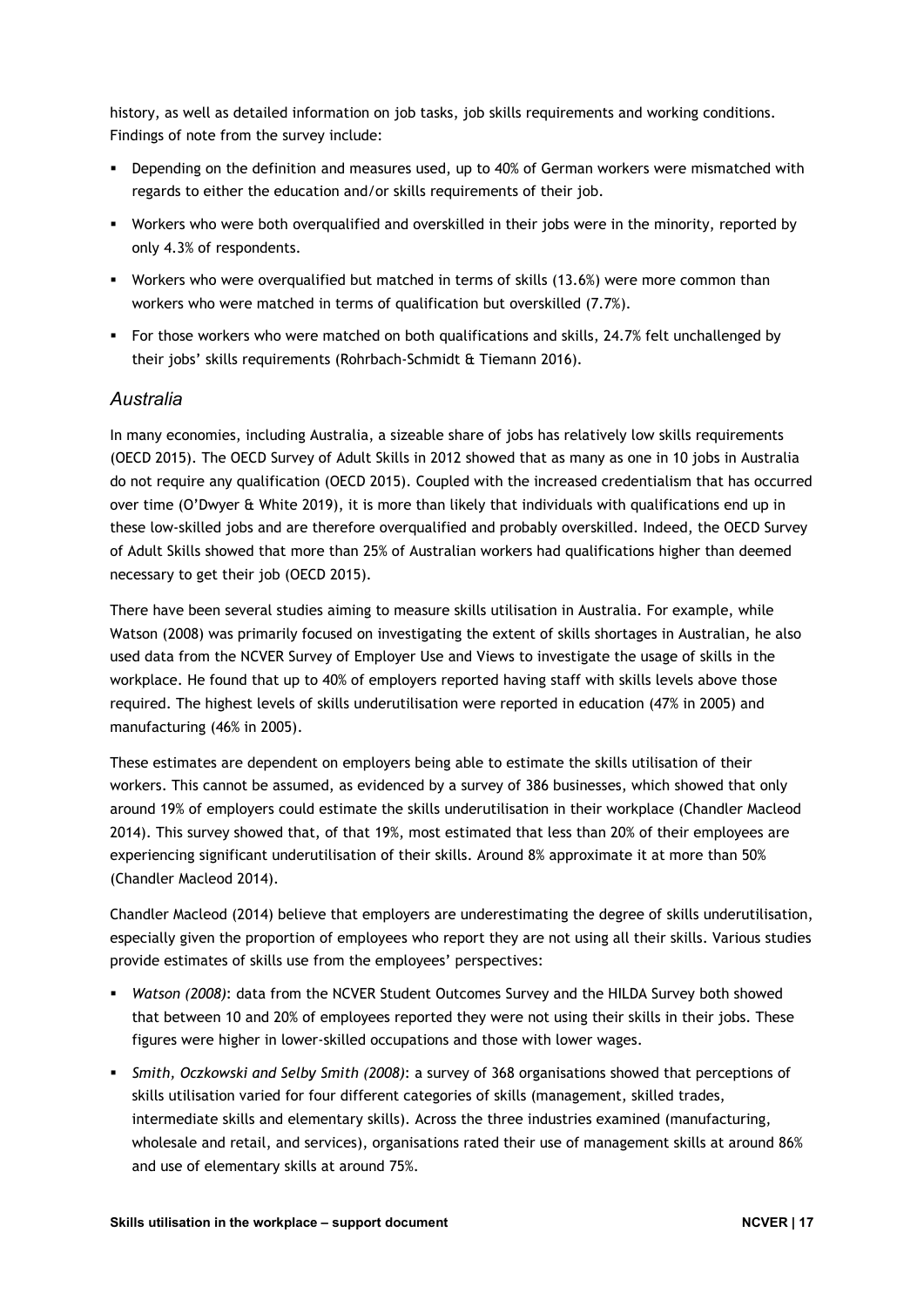- *Chandler Macleod (2014)*: almost two-thirds of the 258 employees they surveyed reported that they had skills not being utilised by their employers. Breaking this down further by the extent of skills use provides more information: 15% of workers said they used all of their skills; 21% said they used enough to keep them happy; 31% said some skills are not being used; 33% said a lot of their skills were not being used; while 1% did not know.
- *Denny (2018)*: three out of five Australian workers are not effectively utilising their complement of skills in the workplace (influenced by factors such as employment status, presence of a partner, presence of a child). Field of study mismatch, where individuals are working in a field that is different from their qualification/s, was found to be the biggest contributor to skills underutilisation, especially in lower-skilled occupations.

The variability in these findings demonstrates the difficulties in getting a sense of the true extent of skills underutilisation in Australia, with estimates ranging from 10% of employees up to around 65%. It is clear, however, that it is of a significant level and likely to be impacting on the productivity levels of businesses and the economy. That said, it should be noted that identifying the extent of skills underutilisation and where they are occurring does not necessarily provide insight into how to address the issue (Gambin et al. 2016). This point is examined in the following section.

## How to increase skills utilisation

What can workplaces do to increase skills utilisation and does government have any role to play in supporting this? It could be argued that, despite the increase in policy interest in skills utilisation, the use of skills in the workplace through work organisation is ultimately the responsibility of employers rather than government (Skills Australia 2011). Organisations play the largest role in skills utilisation, as they command the way in which tasks are groups together into jobs and define the autonomy or discretion workers have in their execution (Russo 2015). Changes in the degree of job complexity are intrinsically linked to organisations' operations: the introduction of new products; the adoption of new production processes and of new technologies; and organisational changes (Russo 2015).

While increasing skills utilisation in the workplace may largely sit with employers, there is potential for many players to be involved. Buchanan et al. (2010) usefully described three types of initiatives that have been undertaken to improve levels of skills utilisation:

- **·** improving behavioural skills to make full use of workers' capabilities
- **I** linking workforce with industry development
- broadening the focus; for example, initiatives to nurture better skills ecosystems.

A selection of international examples of specific initiatives/activities is shown in table A1 (appendix A). Identifying such examples is not necessarily straightforward. In his review of international approaches, Keep (2016) reports that many initiatives have not had skills utilisation as a primary focus and that higher skills utilisation was an outcome of interventions with broader aims. These examples, however, show the potential for many players to be involved, including businesses, government and training providers. The following sections further discuss the possible roles for each of these.

#### **Workplaces**

Unlike skills shortages, employers do not necessarily see skills underutilisation as a business problem (Chartered Institute of Personnel and Development 2018). The demand for and usage of skills within an organisation is, therefore, likely to be determined by higher-level decisions regarding:

**Skills utilisation in the workplace – support document NCVER | 18**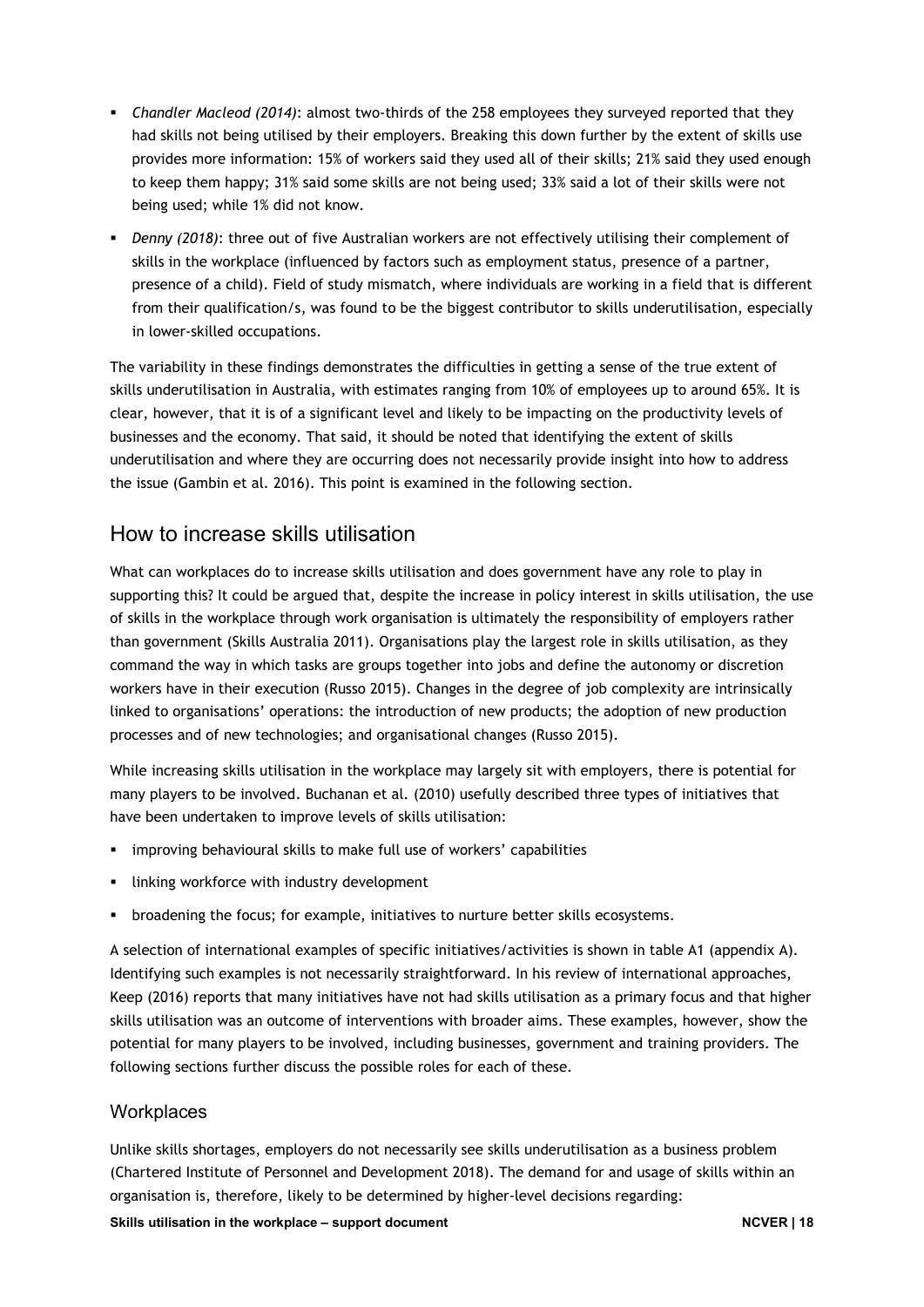- the organisation's competitive and product market strategies
- the organisational design to deliver these strategies
- the human resource management/employment relations, work organisation and job design that fits with the above choices
- **training and development (Keep 2016).**

The following discussion describes how some of these activities may influence skills utilisation, although it is very difficult to attribute changes in skills utilisation to specific practices within organisations.

The recruitment practices of organisations are important in effective skills utilisation in the workplace. It is recommended that employers clearly define the skills required for a job role rather than rely solely on the qualification level required (SkillsIQ 2017). As discussed previously, qualifications may be a poor proxy for the qualifications held by individuals, recognising that they are not the only means of developing skills. By focusing on the skills required and resisting the temptation to recruit those who are clearly overqualified, employers are likely take on employees better matched to their jobs.

Looking inside the workplace, job design becomes an important tool in effectively utilising the skills of employees. To optimise the use of skills that have been developed through both training and experience, jobs need to be created and designed that can make the most of these skills (European Centre for the Development of Vocational Training 2018). Overskilled workers are often in jobs which entail a low level of task complexity and do not provide adequate learning opportunities (European Centre for the Development of Vocational Training 2018). Skills may be underutilised where employers are either unable or unwilling to allow workers sufficient discretion in their jobs to enable them to utilise their skills fully (Mavromaras, McGuinness & Fok 2010).

A number of studies have explored the use of high performance work practices (HPWP) and its relationship to better skills utilisation in workplaces (Buchanan et al. 2010; Payne et al. 2010; Skills Australia 2011). HPWP are often considered synonymously with skills utilisation (Payne 2010 et al.; Skills Australia 2011) but are not necessarily designed with the specific purpose of improving skills usage. In fact, implementing HPWP and increasing skills usage may be a somewhat circular process: HPWP provide an approach to management which supports employees to apply their skills and encourages employee engagement. However, also providing individuals with the opportunities to use their skills at work is central to the implementation of HPWP (UK Commission for Employment and Skills 2014). Even if not by design, the link between HPWP and skills utilisation has been well documented — but what is it about HPWP that enables higher skills utilisation among workers?

As described earlier in this literature review, HPWP refers to a combination of various work organisation and managerial practices, which, when 'bundled' together, are thought to improve organisational performance, as well as provide a range of positive benefits for employees (Payne et al. 2010). The practices relate to:

- $\blacksquare$  access  $-$  recruitment and resourcing
- $\blacksquare$  ability workforce skills and training
- $\blacksquare$  attitude  $-$  engagement and motivation
- **•** application  $-$  opportunities for individuals to deploy their skills (Tamkin 2005, p.34).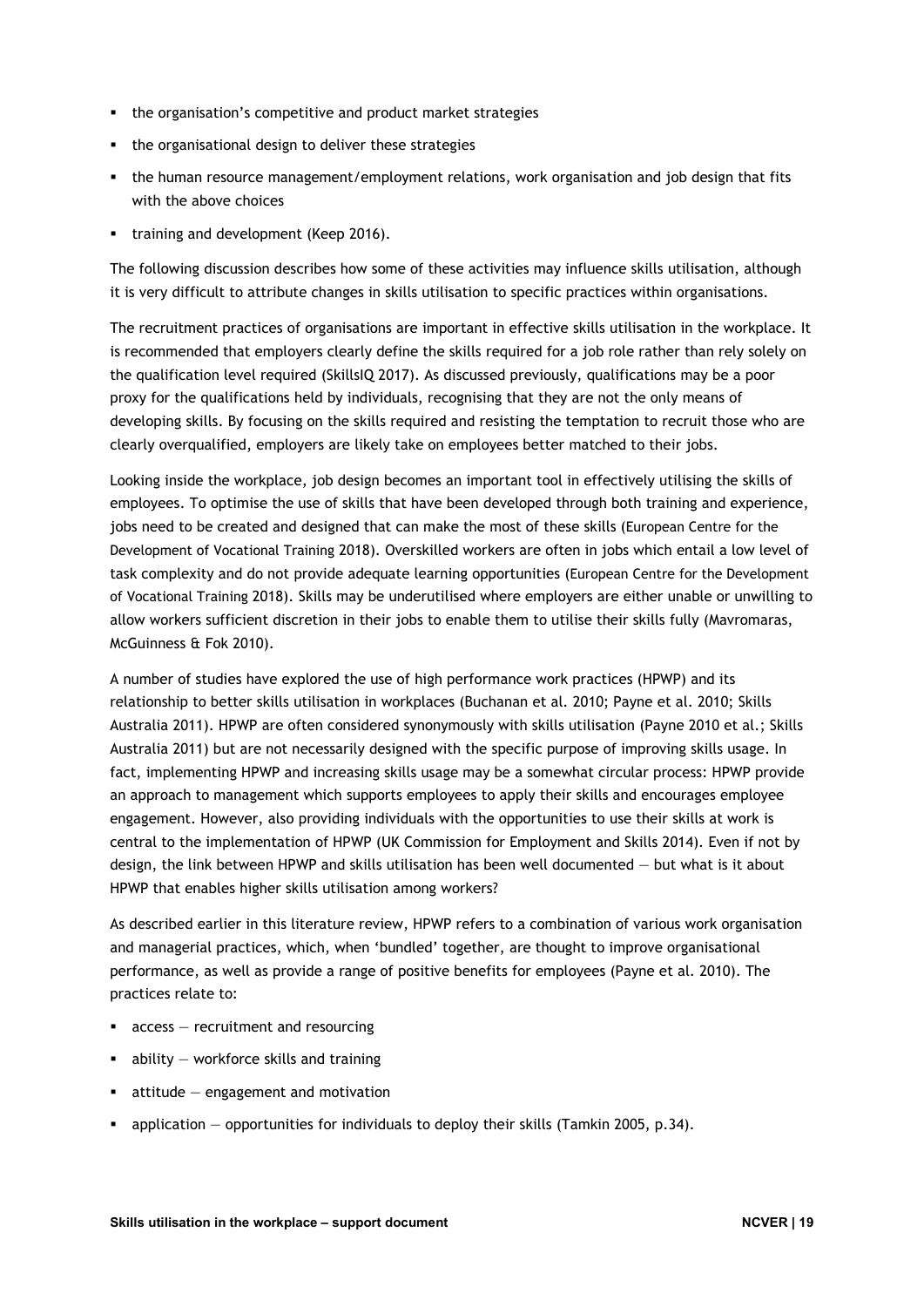This model assumes that the presence of skills (of the existing workforce and new recruits) on their own is not sufficient to ensure high performance but that individuals must want to, and can, apply their skills effectively (UK Commission for Employment and Skills 2014).

There is much diversity in how HPWP may be applied in workplaces. Practices that fall under the definition of HPWP may be implemented in various combinations. Additionally, they may be implemented without being coined as HPWP, noting that many of the organisational characteristics and practices described in the literature (including those important for maximising skills use) readily fit under the broad definition of HPWP. Examples of such practices include:

- job redesign and skills audits, autonomy and employee participation, job rotation, and multiskilling and knowledge transfer, enabled by strong leadership and management, good HR practices, communication and consultation, and employee motivation and commitment (Skills Australia 2012).
- workers having the ability, motivation and opportunity to deploy their skills effectively (Warhurst  $\alpha$ Findlay 2012)
- the presence of a strong innovation culture, particularly bottom-up innovation (driven by employees); such a culture is likely to include learning opportunities and hence, likely to have higher skills utilisation (Keep 2016)
- work organisation, job design, technology adaptation, innovation, employee relations, human resource development practices and business-product market strategies (OECD & ILO 2017)
- good people management practice (Chartered Institute of Personnel and Development 2018).

It should be noted that implementing HPWP does not guarantee high levels of skills utilisation in the workplace. The 2017 Employers Skills Survey in the UK showed that a greater proportion of high performance working businesses reported they had at least one underutilised employee (Winterbotham et al. 2018). It is not clear why this is the case, but it is possible that workplaces that have implemented HPWP may have greater awareness about the skills utilisation of their employees and, therefore, may be more able to report when underutilisation is occurring.

A focus on individuals needing both the motivation and opportunity to deploy their skills effectively, and how to foster this, has been recently highlighted in the UK (Chartered Institute of Personnel and Development 2018). A combination of management and organisational practices and processes are suggested:

- **EXECT:** effective reward and performance management systems
- workplace culture that fosters commitment and engagement
- well-designed work, which gives individuals the chance to problem-solve and be autonomous and provides individuals with the opportunities to fully use their skills
- a climate of trust between management and employees
- **•** mechanisms to seek the views of employees, to respond to their suggestions, and for employees to influence decisions
- opportunity to learn new things, solve unforeseen problems and carry out complex tasks (Chartered Institute of Personnel and Development 2018).

Good management is necessary in implementing these practices and supporting employee engagement and satisfaction (UK Commission for Employment and Skills 2014).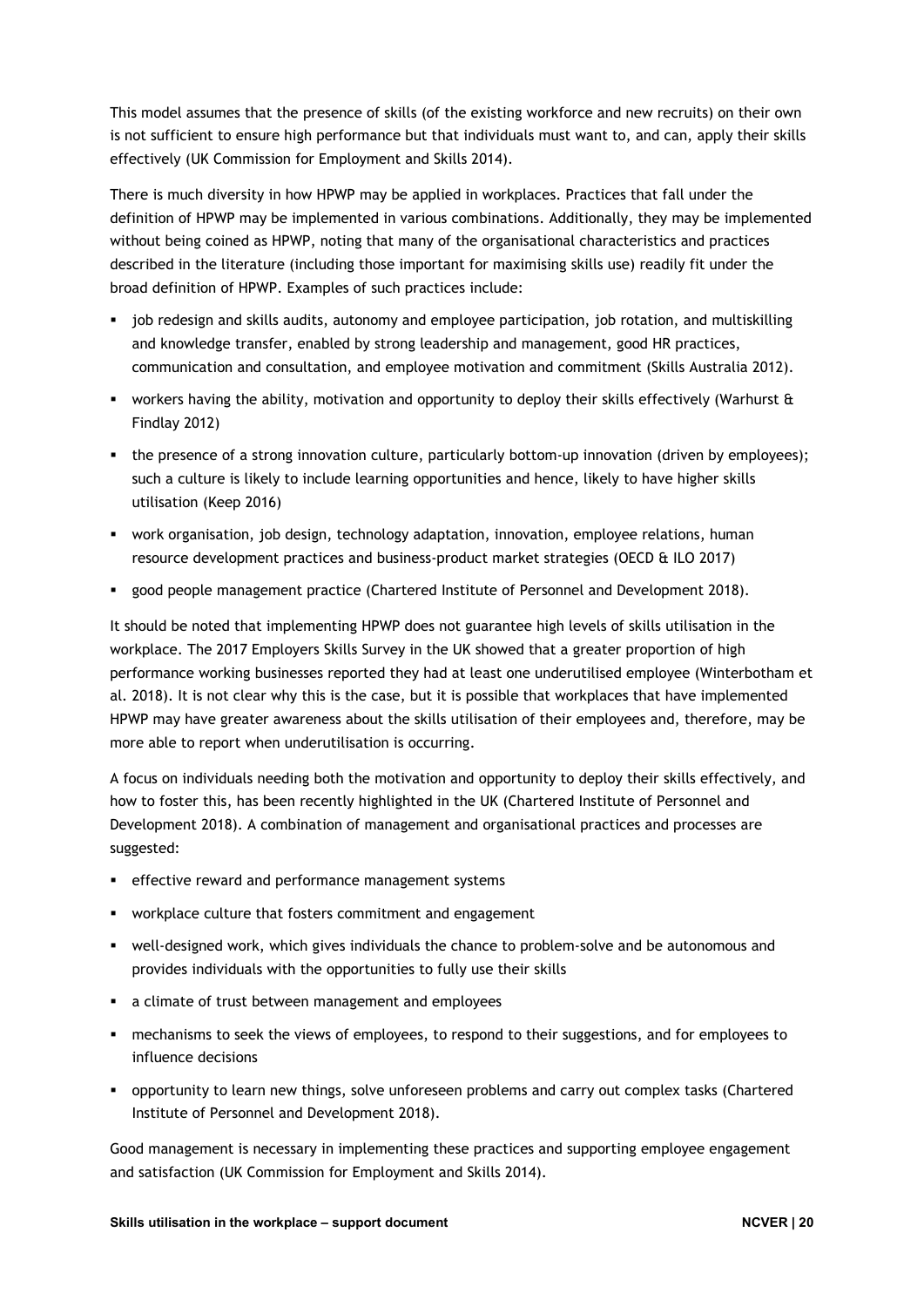Effective skills utilisation requires a deep understanding of the individual employees (and their skills) and a holistic understanding of an organisation's needs (Chandler Macleod 2014). How this is achieved will vary with the size of the organisation. In medium to large organisations this knowledge is rarely found within one individual and is likely to rely on those with understanding of individuals' skills (such as team leaders, the employees themselves and possibly HR personnel) and those with an appreciation of the strategic skills needs of the enterprise (Chief Executive Officer, Chief Operating Officer, office manager, possibly also HR). Larger organisations (over 1000 employees) are more likely to involve employees in the process of skills utilisation, potentially because they tend to have more formal processes in place (Chandler Macleod 2014).

In a survey of employers, Chandler Macleod (2014) found that the most common processes used to tap into the unused skills of employees was training (43%), multiskilling (42%) and mentoring (39%). Other processes used were knowledge transfer, job rotation, job redesign and provision of 'innovation time'. There are no guarantees, however, that efforts made in an organisation will result in the same outcomes for all workers. Activities undertaken to increase skills utilisation in an organisation may have mixed results across the workplace, potentially varying across different groups of workers. For example, Smith, Oczkowski and Selby Smith (2008) found that training for other jobs in the organisation reduced skills utilisation in the manager/professional group of workers, and the job attributes of teamwork autonomy reduced skills utilisation in skilled trades workers. This suggests that there is unlikely to be a one-sizefits-all approach for increasing skills utilisation, across or within organisations.

Cost may also be a barrier to businesses implementing skills utilisation practices. Based on their survey of organisations/enterprises, Chandler Macleod (2014) reports that the main barrier to implementing programs that formally identify underutilised skills at the enterprise level is cost. These programs are seen as requiring financial resources, additional time from employees and management support.

The above demonstrates there are a host of practices that organisations can implement with the potential for increasing skills utilisation, even if that is not the specific goal. But for many, especially small businesses, having the resources and the know-how to do so may be challenging. How can businesses be supported to implement change in order to improve the skills utilisation of their workers? The following sections consider the potential roles of government and VET in this.

## What role for government?

While levels of skills utilisation rely on practices occurring within the workplace, there has been international commentary calling for the inclusion of skills utilisation in public policy. The following provides insights into the consideration of skills utilisation in public policy, internationally:

- In the EU, Russo (2015, p.1) suggests that 'increasing skills utilisation and formation is linked to creation of value added and competitiveness and should be at the core of EU policies aimed at promoting economic growth through investment in skills'.
- In the UK (especially in Scotland where activity in this space was initiated), Keep (2016) describes the increasing consideration of skills utilisation in public policy to address the lack of any substantive economic payoff to the large investment made in skills development.
- In Australia, the inclusion of the skills utilisation concept in the National Agreement for Skills and Workforce Development, created by the Council of Australian Governments (COAG) in 2009 demonstrated the increasing focus of government in this area. One of the four proposed outcomes of the agreement was that 'skills are used effectively to increase labour market efficiency, productivity, innovation and ensure increased utilisation of human capital'. Hence, there has been recognition in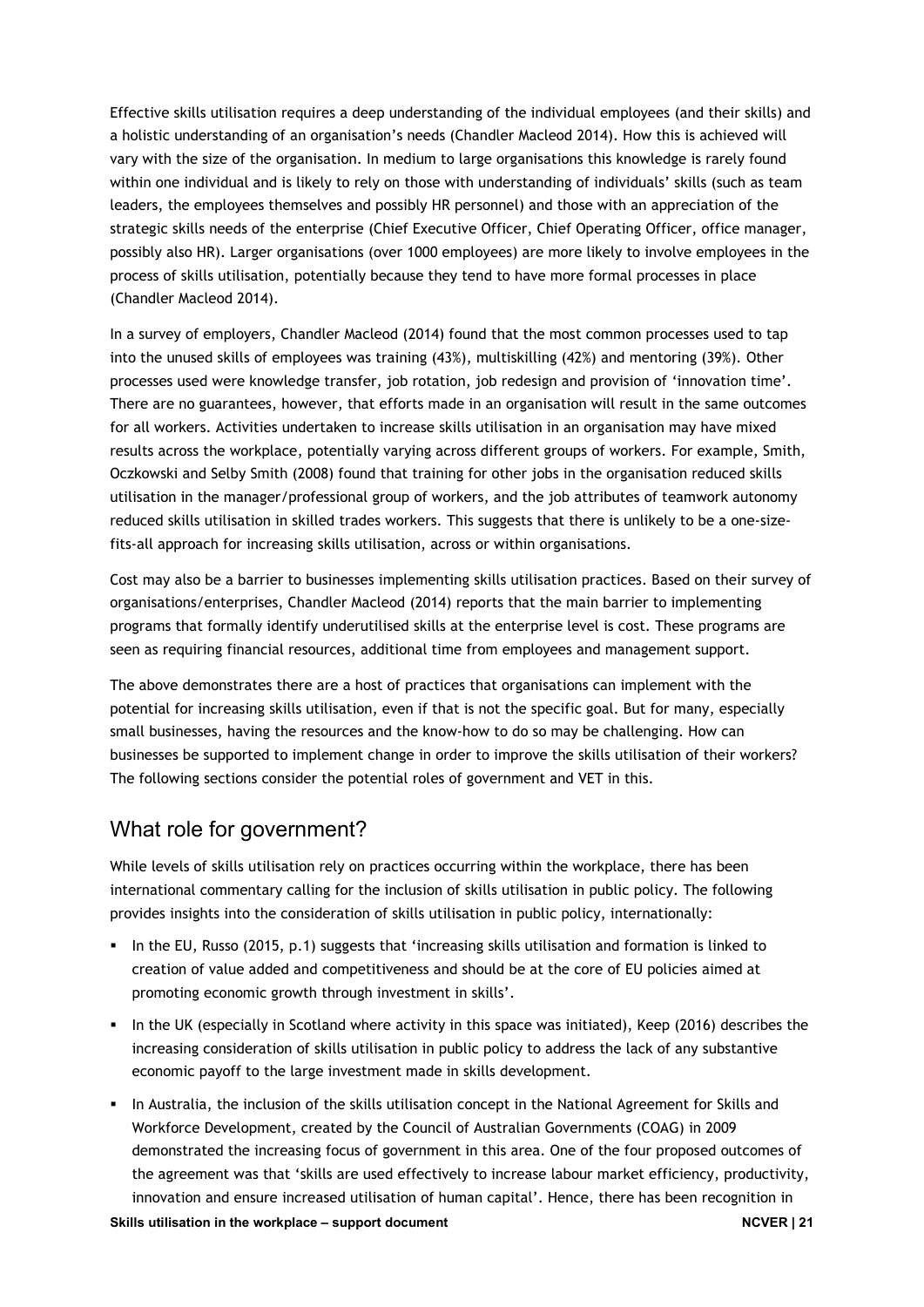Australia that policy focused on skills supply is not enough and an increasing understanding that the application of skills in the workplace is equally important.

The OECD (2015) suggests that skills policies should support employers to make better use of the skills available to them. In terms of a skills policy framework, the OECD (2015) recommends it be built around three main areas to achieve better economic and social outcomes:

- building skills for work and life
- **EXEDENT** encouraging firms to invest in skills
- ensuring that skills are fully used (through better activation and matching).

This suggests that skills utilisation should be incorporated into a multifaceted skills policy. While the first two points have traditionally been the focus of skills policy, skills utilisation has seen relatively less attention from policy-makers.

Consideration of an even broader range of policies may be required when considering skills utilisation. Buchanan et al. (2010) argue there is a need to understand how 'initiatives in other realms of policy' shape the demand for, and utilisation of, skills in the workplace. This would mean that in Australia such policies would not be isolated to education and training portfolios, further complicating the potential for implementing practical programs.

The above highlights that skills utilisation in the workplace is a complex issue. Even when measurement has identified occupations where skills underutilisation is occurring, it is not clear how any policy interventions should be prioritised (Gambin et al. 2016). Mayhew and Keep (2014, p.3) acknowledge the difficulties faced by policy-makers and conclude that:

unfortunately, although UK national skills policy has offered a nod in the direction of this analysis, in reality attempts to do anything to stimulate underlying demand for skills or to improve the utilisation of existing skills have been regarded as too difficult to address in any very direct fashion by government.

Recurring issues have also included a lack of buy-in from individual enterprises, possibly reflecting the difficulties faced by policy-makers in convincing organisations of the benefits of skills utilisation and in promoting complex concepts such as high performance working practices, especially given the mixed evidence on effectiveness (Keep 2016). Similar issues to other types of initiatives are also faced; namely, a heavy reliance on external support and a lack of sustainability when funding ceases (Keep 2016). It is perhaps not surprising, then, that policy-makers often tend to return their focus to the issue of skills supply. This may also be driven, at least partly, by employers, who are more likely to consider skills shortages as a business problem than skills underutilisation (Chartered Institute of Personnel and Development 2018).

Developing policy to address skills utilisation is not easy. One difficulty is that policy in this area needs to be focused on the organisation or enterprise level, not at the individual level, where much skills policy lies (Mayhew & Keep 2014). Keep (2016) also suggests it is difficult for policy-makers to tackle skills utilisation policy due to little available research or other models to draw on: 'skills utilisation policy across the UK is relatively unchartered territory' (p.7). The same can be said for Australia. Given these complexities and that change needs to occur within the workplace, where government has limited reach, Denny (2018) argues that the role of government is therefore to create an environment in which institutions and enterprises can operate at an optimal level, including their effective use of skills. To this end, government can have influence through policy development, regulation and legislation to provide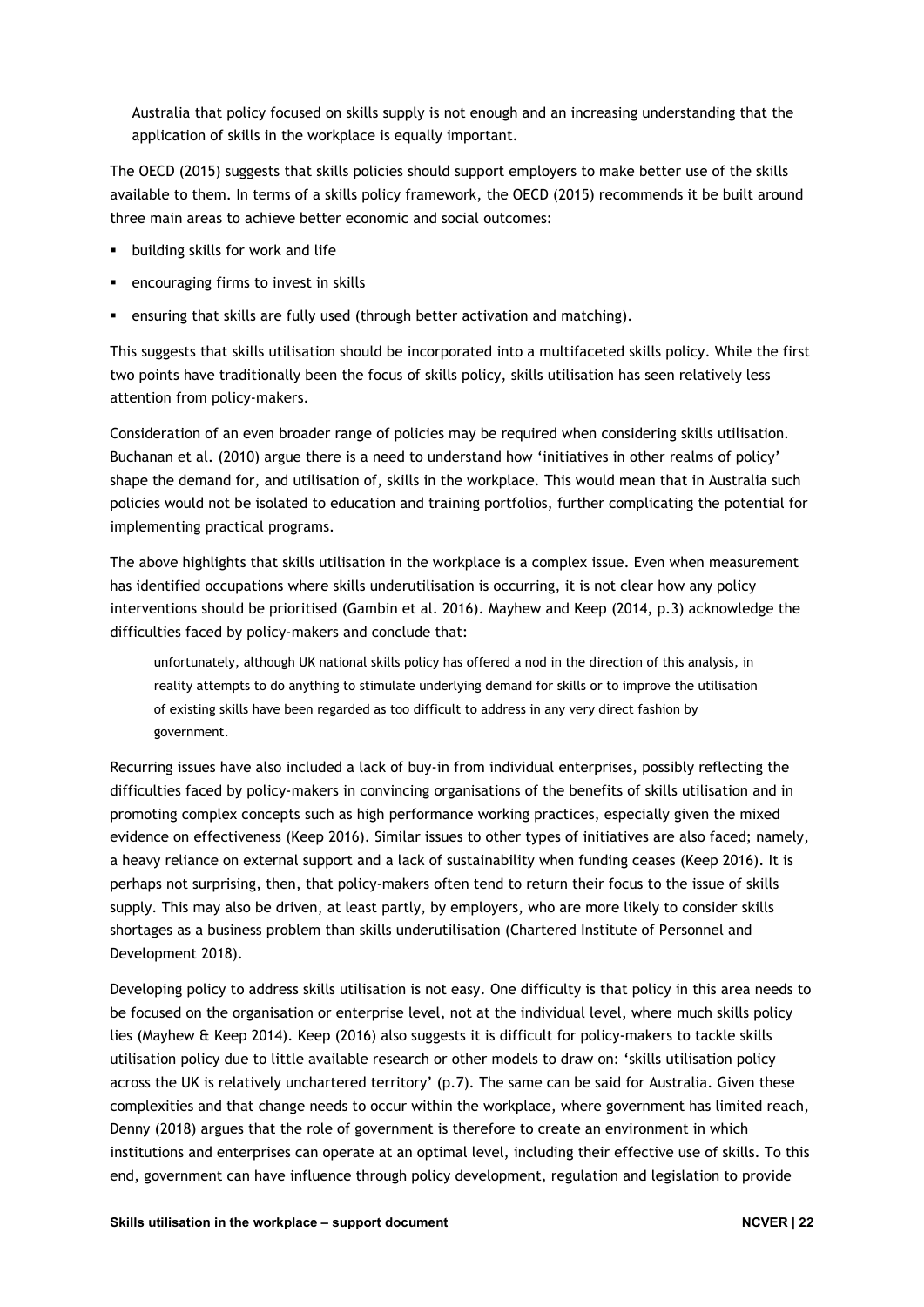macroeconomic stability, microeconomic frameworks and investment in infrastructure (Denny 2018). Skills Australia (2010, p.5) had a similar view:

Improving workplace performance is primarily the responsibility of employers. The role of governments is to support and encourage employers to take the lead and tackle this issue through improvements at the enterprise and industry level.

Following this line of thought, the Chartered Institute of Personnel and Development (2018, p.37) provides the following suggested policy responses:

- raise awareness of the challenge amongst businesses
- make skills utilisation a key priority of industrial strategy (tackled alongside efforts to raise overall demand for skills)
- **•** provide targeted, specialist support to help firms take the 'high road' and reshape work (business and competitive strategies, leadership and management capability)
- **·** increase efforts to provide high-quality careers advice and vocational pathways into work, to better align skills provision with employer demand.

Raising awareness among businesses may be useful, as it has been suggested that employers may be unaware of the benefits that increased skills utilisation has for individuals, the business and the economy more broadly (Keep 2016). This may be a potential role for government, but for this to translate into action by employers, however, any messages need to be targeted to individual industries or sectors. If part of a multifaceted approach, one that is not targeting skills utilisation alone, they are likely to be more effective and to resonate (Keep 2016).

The OECD (2015) also emphasises how policy might be used in educating businesses, pointing to a role in emphasising mechanisms that help managers, especially in small and medium-sized enterprises, to identify effective work and organisational practices. These might include promoting innovation and adopting technologies and practices that complement the existing skills base, raising employee engagement and initiating high-performance organisation of working and learning, which involves job flexibility, delegation of authority, and incentives for innovation (OECD 2015).

The most comprehensive consideration of how government might tackle skills utilisation policy comes out of the UK, where Keep (2016) suggested the following approaches:

- Determine where skills utilisation policy might sit within the overall machinery of government and other skills-related policies. This should include consideration of the causes of any poor skills utilisation, meaning that skills utilisation should be tackled as part of a wider drive around economic development and business improvement and support. There needs to be a joining-up of different agendas.
- Developing a suite of pilot projects to test how new policy models can generate change (building in evaluation). Evaluation of these pilots would provide intelligence on what sectors and sub-sectors, sizes of firms, regions and localities and occupations might be targeted for a larger program of work. Employers need to be willing to cooperate and invest time, energy and resources of their own if they are to receive government help.
- Devolve structures, given that centrally designed, top-down approaches or policy are not likely to improve skills utilisation. Networks of education and training providers, workplace innovation consultancy services and economic development/business improvement agencies and employers may be key actors.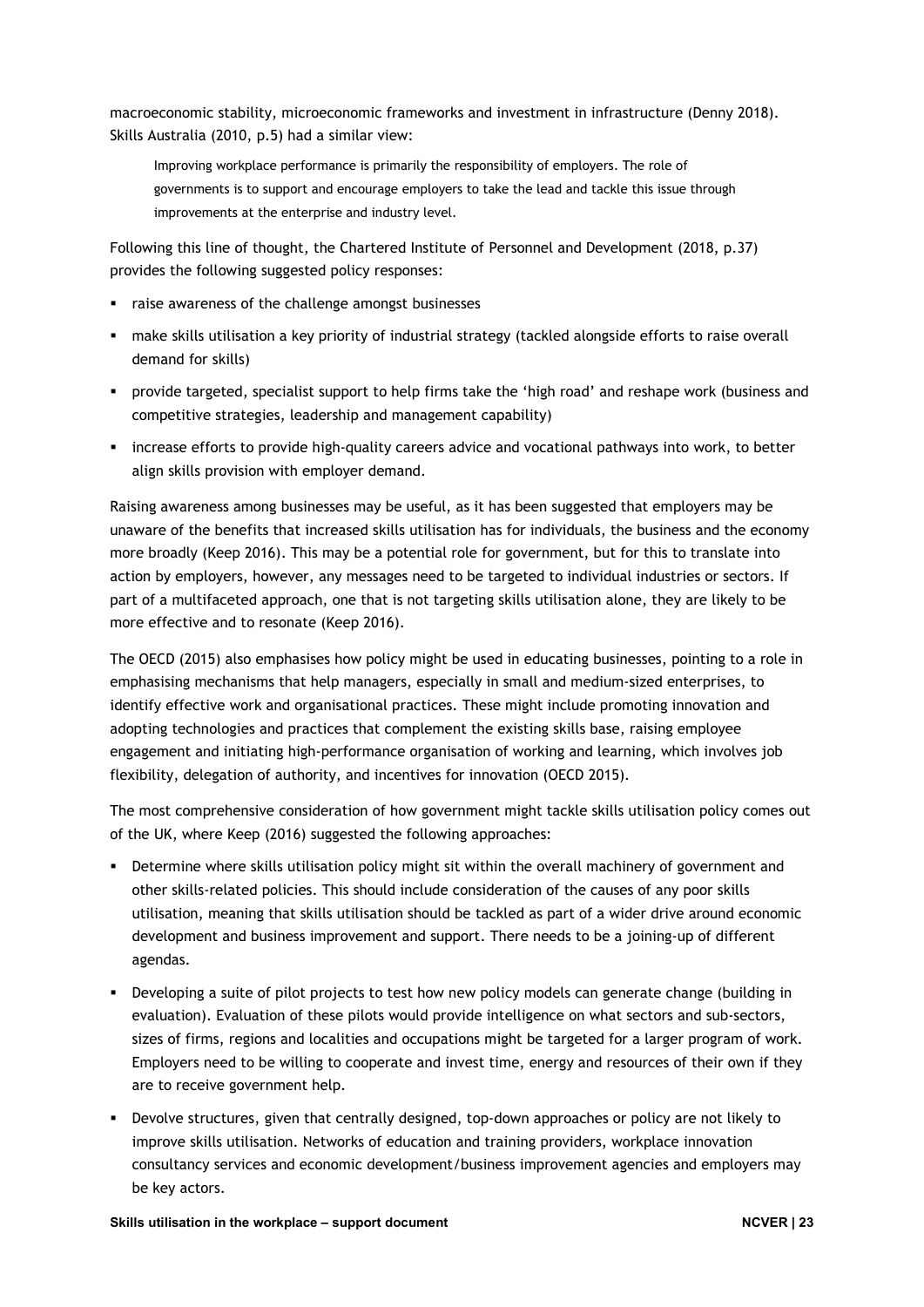- **Build coalitions of employers, unions, government, universities and training providers to facilitate** development and implementation of policy.
- Build capacity, particularly in human resource management.
- Sell the policy within government; previous interventions have shown that policy-makers may revert to the comfort zone of skills supply.
- Establish realistic expectations regarding the pace and scale of change.

There are many different elements to these suggested approaches, and policy-makers would need to consider the environment in which they would be implemented to ensure their suitability. Buchanan et al. (2010) explain that it is important to understand the conditions under which 'successful' skills use initiatives have been implemented in order to assess the possibility of replicating it elsewhere. By way of example, the authors point to the work demonstrating the limited success of countries and regions that have tried to replicate the success of Silicon Valley. It is difficult to report on how successful previous interventions have been in raising skills utilisation, however, because many of the examples reported on in the literature have not been formally evaluated or have only been evaluated in a qualitative (and often subjective) manner (Keep 2016).

The degree of success in the implementation of such approaches is also heavily dependent on sufficient resourcing and the commitment of appropriate people to champion the cause. Given that problems may be deeply ingrained in the structure and models of thinking in many organisations, Keep (2016) suggests that one-off programs are unlikely to have much impact and that a sustained effort is required. Additionally, endeavours by government to increase skills utilisation are not likely to work in isolation. Concerted efforts by all stakeholders — national and local governments, individuals, employers and unions — are required to ensure that skills are utilised effectively in the workplace and across economies (OECD 2015).

Closer to home, Skills Australia's *Australian workforce futures* (2010) included recommendations for how Australian governments could use public funding to leverage workforce development at industry and enterprise levels to improve skills utilisation. With a special focus on small business, Skills Australia suggested:

- that government funding be used to link skills development with business innovation and growth
- stronger encouragement of tertiary education sector/industry partnerships
- the use of publicly funded programs, such as the now-defunct Productivity Places Program, as leverage to engage enterprises in workforce development
- the establishment of a national program of industry clusters or networks to address the collective skills and workforce challenges faced by enterprises in an industry sub-sector or region (Skills Australia 2010, p.9).

The recommendation for government to help foster linkages between business and other types of organisations (such as education providers) has been promoted by others. Cunningham et al. (2016, p.8) suggested that 'a major role for government is providing conditions that support the mix and use of skills beyond organisational boundaries'. They point to highly innovative organisations, those in which strong innovation ecosystems are embedded to allow access to skills bundles. In addition to their internal skills development, this enables those organisations to use external labour markets and collaborative relationships with other organisations and networks. Government can enable such environments through investment in regional infrastructure, such as business parks, and co-location with universities and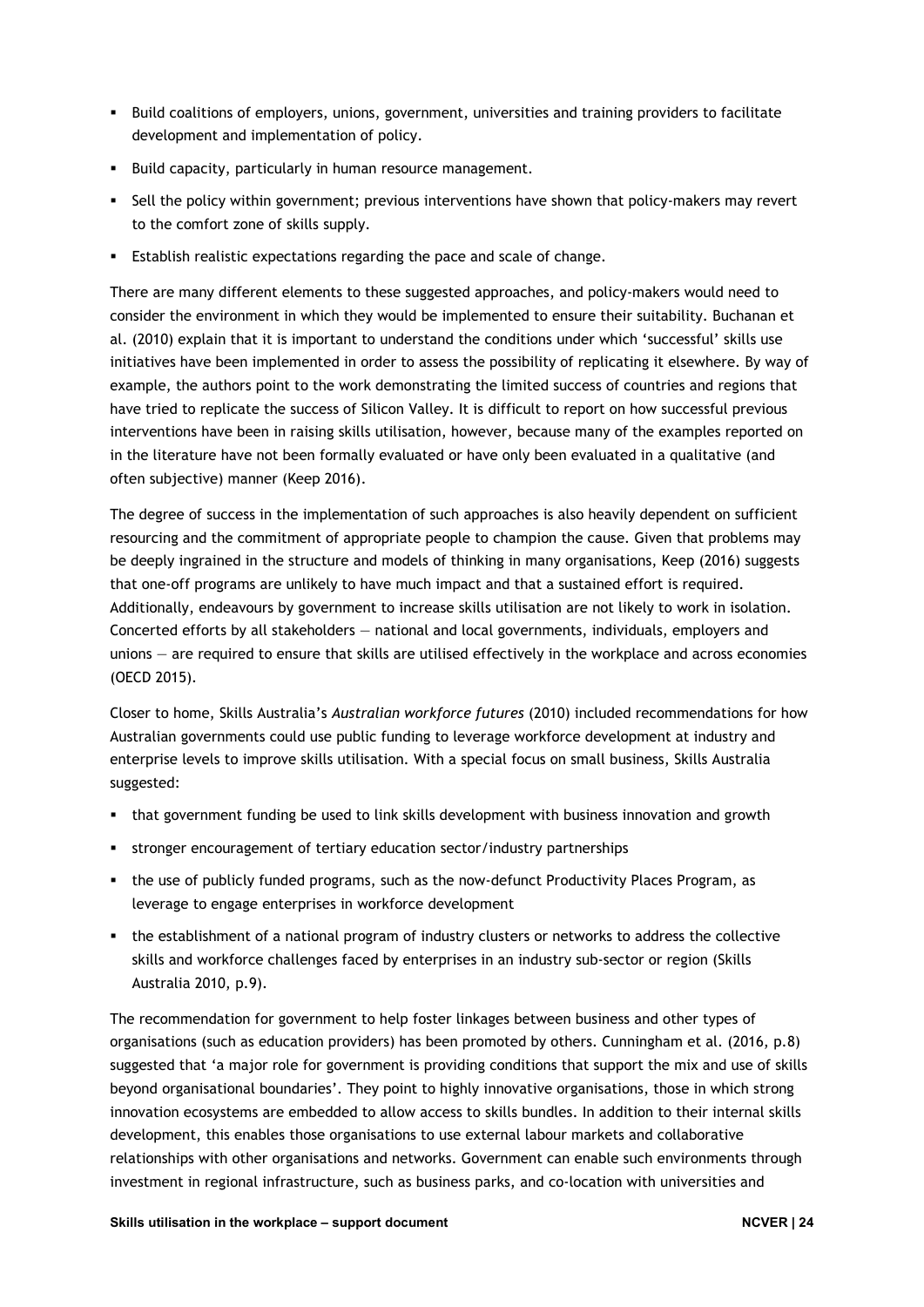research institutions (Cunningham et al. 2016). Buchanan et al. (2010) also promote broadening policy concerns to include changing jobs and the forces shaping them (that is, improving the 'skill ecosystem the social, political and economic settings within which skills are developed and deployed', p.9).

### The role of education and training

Noting the role of learning in the definition of skills utilisation proposed by Skills Australia (see page 5), skills utilisation is not necessarily independent of skills development. Indeed, skills utilisation, and some of the practices that might be implemented to increase it, is intrinsically linked to the skills that workers have at their disposal. Innovation in workplaces relies on employees possessing a variety of both technical and non-technical skills, including creative, design, interpersonal and entrepreneurial skills (Cunningham et al. 2016). Innovative organisations use sophisticated recruitment and retention practices and take a long-term approach to investing in and building skills bundles through internal training and development (Cunningham et al. 2016). Providing employees with access to training, as well as opportunities to progress in their role (either through promotion or through changes in duties and/or tasks), helps individuals to develop and deploy their skills more effectively (Chartered Institute of Personnel and Development 2018).

The idea of fostering linkages between businesses and education providers (as described above) suggests a role for VET in improving skills utilisation beyond simply developing skills. Skills Australia (2010, p.5) describes how partnerships between industry and education and training providers can improve skills utilisation:

One way to encourage the more effective use of existing skills is through stronger partnerships between education and training providers and industry. Skills Australia is aware of many excellent examples, especially where firms are innovating or restructuring, where training providers have worked with enterprises to conduct skills audits of their staff and to identify gaps. Together these providers and enterprises have considered how the work could be re-organised and jobs designed potentially with better career paths — to make the best use of existing and future skills.

This suggests that education and training providers, as specialists in understanding skills, may be able to help businesses to understand how to maximise the skills available to them, as well as understand future skills needs.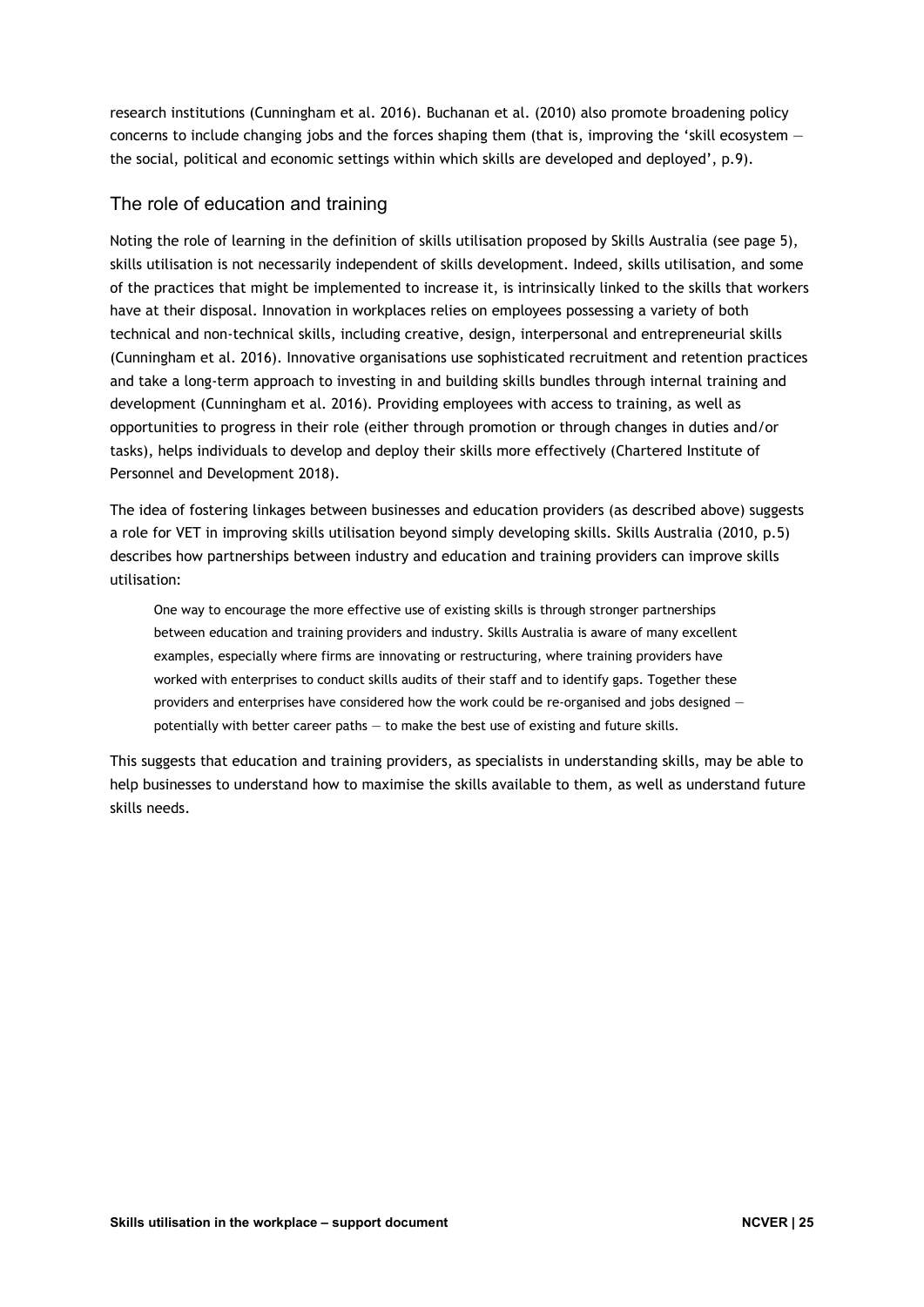## References

- Allen, J & van der Velden, R 2001, 'Educational mismatches versus skill mismatches: effects on wages, job satisfaction, and on-the-job search', *Oxford Economic Papers*, vol.53, no.3, pp.434—52.
- Boxall, P & Huo, M-L & Winterton, J 2019, 'How do workers benefit from skill utilisation and how can these benefits be enhanced?' *Journal of Industrial Relations*, 2019, viewed 26 July 2019, <https://doi.org/10.1177/0022185618819169>.
- Buchanan, J, Scott, L, Yu, S, Schutz, H & Jakubauskas, M 2010, *Skills demand and utilisation: an international review of approaches to measurement and policy development*, OECD Local Economic and Employment Development (LEED) working paper, no. 2010/04, OECD, Paris, viewed 24 August 2021, <http://dx.doi.org/10.1787/5km8zddfr2jk-en>.
- Centre for Enterprise 2008, *Skills utilisation literature review*, Scottish Government Social Research, Glasgow, viewed 24 September 2021, <https://dera.ioe.ac.uk/9416/1/0075479.pdf>.
- Chandler Macleod 2014, *Skills utilisation: how effectively are businesses utilising the skills at their disposal?,* Sydney, viewed 26 July 2019, <https://www.chandlermacleod.com/skills-utilisation-white-paper>.
- Chartered Institute of Personnel and Development 2018, *Over-skilled and underused: investigating the untapped potential of UK skills*, London, viewed 26 July 2019,
- <https://www.cipd.co.uk/knowledge/work/skills/untapped-potential-uk-skills>.
- COAG (Council of Australian Governments) 2009, *National Agreement for Skills and Workforce Development*, Canberra, viewed 24 August 2021, <http://www.federalfinancialrelations.gov.au/content/npa/skills/nationalpartnership/skills-reform\_NA.pdf>.
- Cunningham, S, Theilacker, M, Gahan, P, Callan, V & Rainnie, A 2016, *Skills and capabilities for Australian enterprise innovation*, Securing Australia's future, project 10, Australian Council of Learned Academies, Melbourne, viewed 24 August 2021, <https://acola.org.au/wp/saf10/>.
- Denny, L 2018, *Skill utilisation in Australia: a response to the proposed 3Ps solution to the implications of population ageing*, University of Tasmania, Hobart, viewed 26 July 2019, <https://eprints.utas.edu.au/28456/>.
- European Centre for the Development of Vocational Training (Cedefop) 2018, *Insights into skill shortages and skill mismatch: learning from Cedefop's European skills and jobs survey*, Cedefop reference series, no.106, Publications Office of the European Union, Luxembourg, viewed 24 August 2021, <http://www.cedefop.europa.eu/en/publications-and-resources/publications/3075>.
- Forti, A, Meierkord, A & Vandeweyer, M 2019, *Getting skills right: future-ready adult learning systems*, OECD, Paris, viewed 24 August 2021, <https://www.skillsforemployment.org/skpEng/knowledge-product-detail/1379>.
- Gambin, L, Hogarth, T, Murphy, L, Spreadbury, K, Warhurst, C & Winterbotham, M 2016, *Research to understand the extent, nature and impact of skills mismatches in the economy*, BIS research paper no. 265, Department for Business, Innovation and Skills, London, viewed 26 July 2019, <https://www.gov.uk/government/publications/understanding-skills-mismatches-in-the-economy>.
- Green, F, McIntosh, S & Vignoles, A 2002, 'The utilization of education and skills: evidence from Britain', *The Manchester School*, vol.70, no.6, pp.792—811.
- Keep, E 2016, *Improving skills utilisation in the UK: some reflections on what, who and how?*, SKOPE research paper no.123, SKOPE, Oxford, viewed 26 July 2019, <http://www.skope.ox.ac.uk/?person=improving-skillsutilisation-in-the-uk-some-reflections-on-what-who-and-how>.
- Mavromaras, K, McGuinness, S, O'Leary, N, Sloane, P & Fok, Y 2007, *The problem of overskilling in Australia and Britain*, IZA discussion paper, no. 3136, IZA, Bonn, viewed 24 Aug 2021, <http://ftp.iza.org/dp3136.pdf>.
- Mavromaras, K, McGuinness, S & Fok, Y 2009, *Overskilling dynamics and education pathways*, Melbourne Institute working paper, no. 22/2009, MIAESR, Melbourne, viewed 24 August 2021, <http://www.melbourneinstitute.com/downloads/working\_paper\_series/wp2009n22.pdf>.
- Mavromaras, K, McGuinness, S & Fok, Y 2010, *The incidence and wage effects of overskilling among employed VET graduates*, NCVER monograph series, 03/2009, NCVER, Adelaide.
- Mavromaras, K, McGuinness, S, Richardson, S, Sloane, P & Wei, Z 2011, *Over-skilling and job satisfaction in the Australian labour force*, NCVER, Adelaide.
- Mayhew, K & Keep, E 2014, *Industrial strategy and the future of skills policy: the high road to sustainable growth*, Research insight, Chartered Institute of Personnel and Development, London, viewed 26 July 2019, <http://www.cipd.co.uk/hr-resources/research/industrial-strategy-skills-policy.aspx>.
- Mournier, A 2001, *The three logics of skills in French literature*, The Board, Sydney, viewed 6 May 2020, [<https://pdfs.semanticscholar.org/5aa2/cd35486f1652daa16793aa52126099dbaffc.pdf?\\_ga=2.203370968.855609](https://pdfs.semanticscholar.org/5aa2/cd35486f1652daa16793aa52126099dbaffc.pdf?_ga=2.203370968.855609112.1588753380-449573251.1588753380) [112.1588753380-449573251.1588753380>](https://pdfs.semanticscholar.org/5aa2/cd35486f1652daa16793aa52126099dbaffc.pdf?_ga=2.203370968.855609112.1588753380-449573251.1588753380).
- O'Dwyer, L & White, I 2019, *The dynamics of qualifications: implications for VET,* NCVER, Adelaide.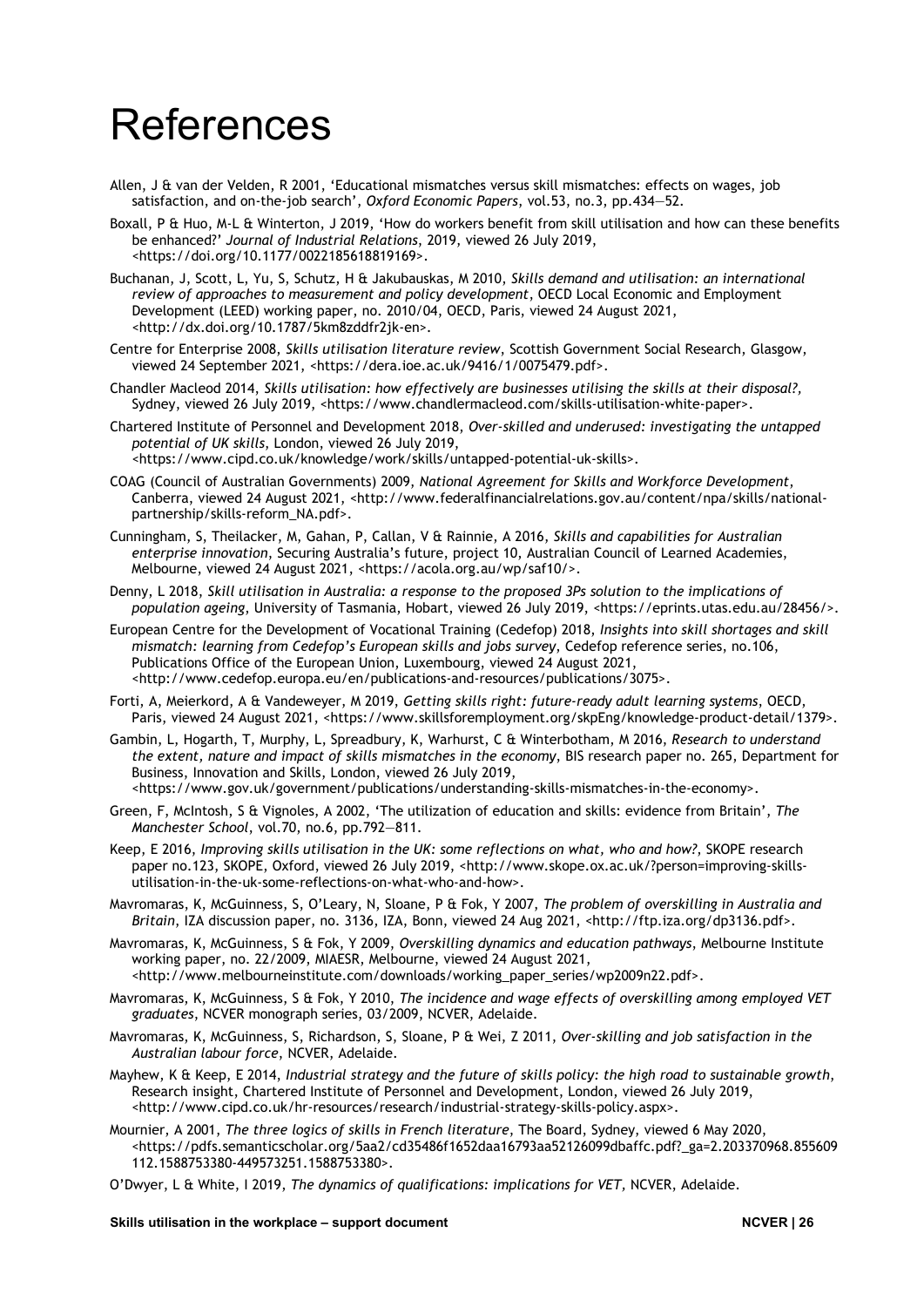- OECD (Organisation for Economic Co-operation and Development) 2013, *OECD skills outlook 2013: first results from the Survey of Adult Skills*, OECD skills studies, Paris, viewed 23 June 2020, <https://www.oecdilibrary.org/education/oecd-skills-outlook-2013\_9789264204256-en>.
- ——2015, *The G20 skills strategy for developing and using skills for the 21st century*, Paris, viewed 20 August 2021, <https://www.oecd.org/skills/piaac/publications/Skills\_Matter\_Additonal\_Results\_from\_the\_Survey\_of\_Adult\_S kills\_ENG.pdf>.
- OECD & International Labour Organization (ILO) 2017, *Better use of skills in the workplace: why it matters for productivity and local jobs*, OECD Publishing, Paris, viewed 24 August 2021, <https://www.skillsforemployment.org/KSP/en/Details/?dn=WCMSTEST4\_194104>.
- Payne, J & Oxford & Cardiff Universities ESRC Centre on Skills, Knowledge and Organisational Performance 2010, *Skill utilisation: towards a measurement and evaluation framework*, SKOPE research paper no. 93, July 2010, SKOPE, Cardiff, viewed 8 May 2020, <http://www.skope.ox.ac.uk/sites/default/files/RP93.pdf>.
- Productivity Commission 2019, 'PC productivity bulletin', May, viewed 4 November 2019, [<https://www.pc.gov.au/research/ongoing/productivity-bulletin/2019>](https://www.pc.gov.au/research/ongoing/productivity-bulletin/2019).
- Rohrbach-Schmidt, D & Tiemann, M 2016, 'Educational (mis)match and skill utilization in Germany: assessing the role of worker and job characteristics', *Journal for labour market research*, vol.49, pp.99—119, viewed 26 July 2019, <https://doi.org/10.1007/s12651-016-0198->9
- Romero, L & del Mar Salinas-Jimenez, M 2018, 'Skills use in the workplace and its effects on wages and on job satisfaction', *Personnel Review*, vol.47, no.2, pp.494—516.
- Russo, G 2015, *Skills utilisation = skills formation*, #ESJsurvey insights no. 3, Cedefop, Thessaloniki, viewed 26 July 2019, <http://www.cedefop.europa.eu/en/publications-and-resources/statistics-and-indicators/statistics-andgraphs/esjsurvey-insights-no-3>.
- Skills Australia 2010, *Australian workforce futures: a national workforce development strategy*, Commonwealth of Australia, Canberra.
- ——2011, *Skills utilisation literature review*, Skills Australia, Canberra.
- ——2012, *Better use of skills, better outcomes: a research report on skills utilisation in Australia*, Skills Australia, Canberra, viewed 21 August 2019, <https://docs.education.gov.au/system/files/doc/other/skills-utilisationresearch-report-15-may-2012.pdf>.
- SkillsIQ 2017, 'Right skills: right time?', Skills IQ, Sydney, viewed April 2018, <https://www.skillsiq.com.au/site/DefaultSite/filesystem/documents/SkillsIQ-Right-Skills-RightTime.pdf>.
- Smith, A, Oczkowski, E & Selby Smith, C 2008, *To have and to hold: retaining and utilising skilled people,* NCVER, Adelaide.
- Tamkin, P 2005, *The contribution of skills to business performance*, Institute for Employment Studies, [Brighton], viewed 24 September 2021,

<https://www.education.gov.uk/publications/standard/publicationDetail/Page1/RW39>.

UK Commission for Employment and Skills 2014, *The labour market story: skills use at work*, UKCES briefing paper, UKCES, Wath-upon-Dearne, viewed 26 July 2019,

<https://www.gov.uk/government/uploads/system/uploads/attachment\_data/file/343457/The\_Labour\_Market \_Story-\_Skills\_Use\_at\_Work.pdf>.

van der Velden, R & Verhaest, D 2015, 'Are skill deficits always bad? Towards a learning perspective on skill mismatches', Cedefop and IZA, Thessaloniki, paper presented at the CEDEFOP/IZA Workshop on Skills and Skill Mismatch, viewed 26 July 2019,

<http://www.iza.org/conference\_files/2015\_Skill\_Mismatch/van\_der\_velden\_r22791.pdf>.

- van der Velden, R & Bijlsma, I 2017, *Skill effort: a new theoretical perspective on the relation between skills, skill use, mismatches, and wages*, ROA Research Memoranda, no.005, Research Centre for Education and the Labour Market, Maastricht, The Netherlands, viewed 26 July 2019, <https://cris.maastrichtuniversity.nl/portal/en/publications/skill-effort-a-new-theoretical-perspective-on-therelation-between-skills-skill-use-mismatches-and-wages(5e8874bc-e99b-4a70-bd38-434c3e043ddf).html>.
- Warhurst, C & Findlay, P 2012, *More effective skills utilisation: shifting the terrain of skills policy in Scotland*, SKOPE research paper, no.107, ESRC Centre on Skills, Knowledge and Organisational Performance (SKOPE), Cardiff, viewed 24 August 2021, <http://www.skope.ox.ac.uk/publications/more-effective-skills-utilisationshifting-terrain-skills-policy-scotland>.
- Watson, I 2008, *Skills in use: labour market and workplace trends in skills usage in Australia*, DET, Sydney, viewed 24 August 2021, <http://www.ianwatson.com.au/pubs/watson\_skills\_in\_use\_sept08.pdf>.
- Wibrow, B 2014, *Qualification utilisation: occupational outcomes: overview*, National Vocational Education and Training Research Program occasional paper, NCVER, Adelaide.
- Wilson, R & Hogarth, T 2003, *Tackling the low skills equilibrium: a review of issues and some new evidence*, Department of Trade and Industry, London.
- Winterbotham, M, Vivian, D, Kik, G, Hewitt, J, Tweddle, M, Downing, C, Thomson, D, Morrice, N & Stroud, S 2018, *Employer Skills Survey 2017*, DfE research report, no. DFE-RR693, Department for Education, Manchester,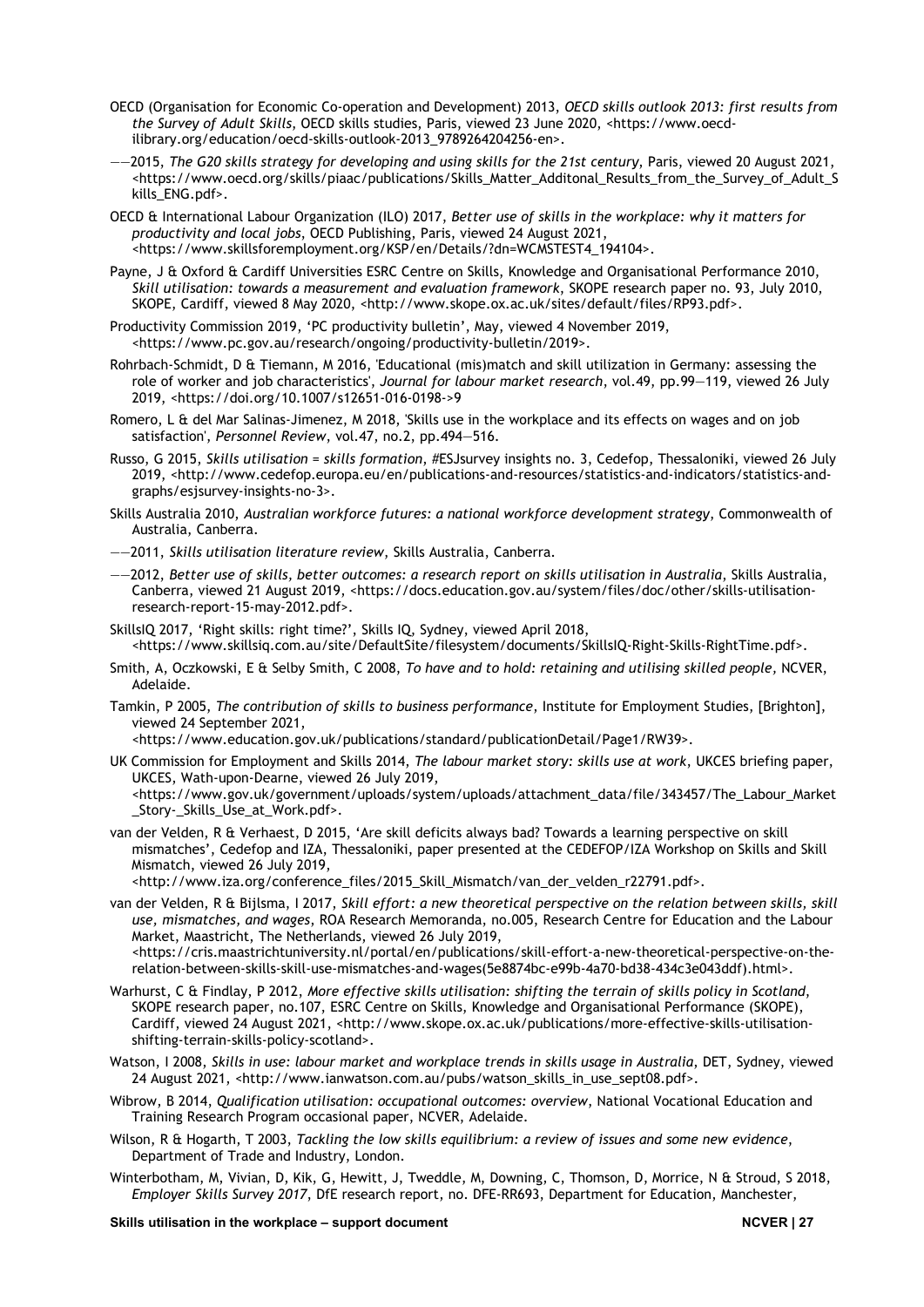viewed 24 August 2021, <https://www.gov.uk/government/publications/employer-skills-survey-2017-ukreport>.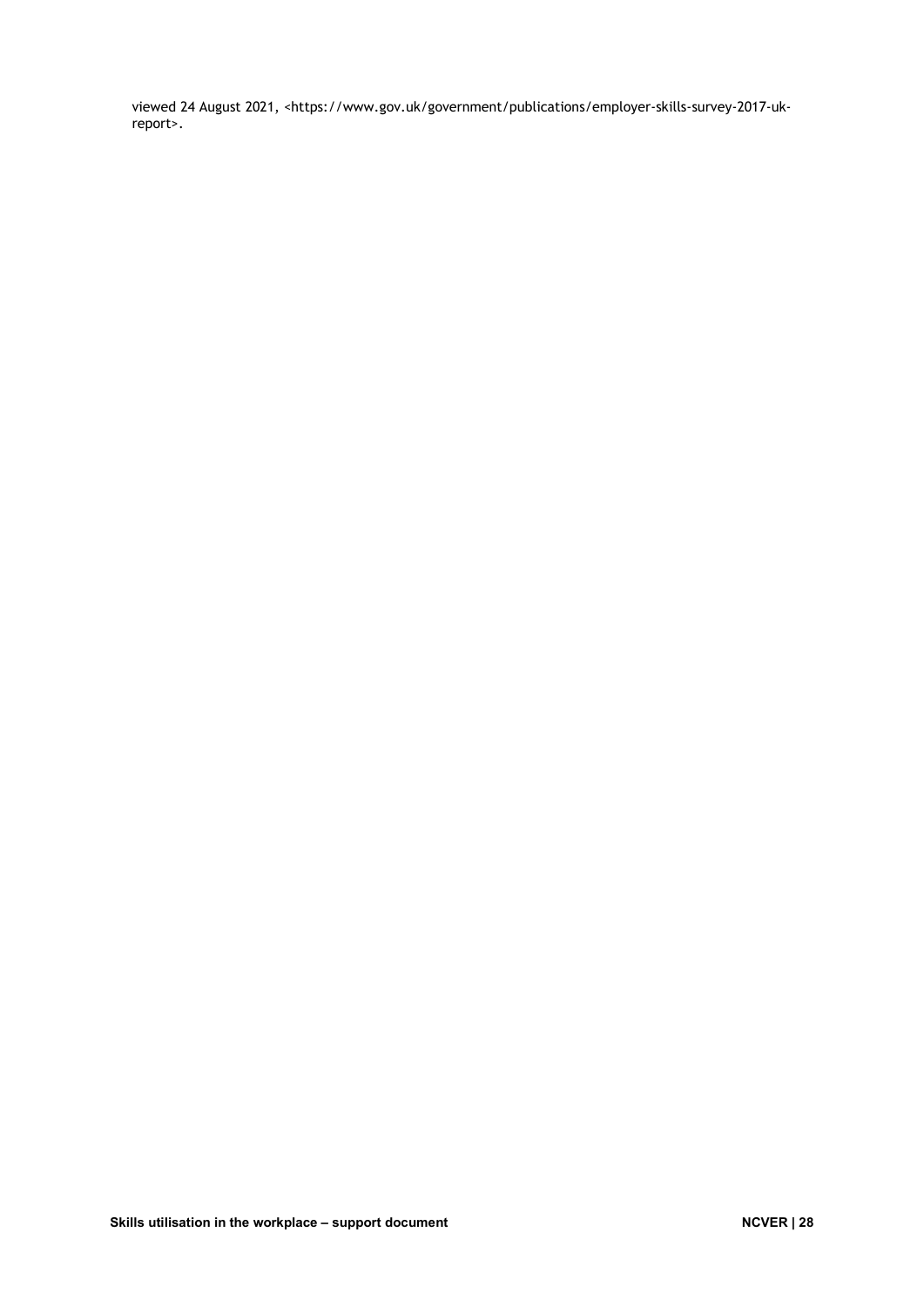# Appendix A

#### **Table A.1 International examples of various initiatives directly targeting or indirectly influencing skills utilisation**

| Country   | <b>Description/notes</b>                                                                                                                                                                                                                                                                                                                                                                                                                                                                                                                                                                                                                                                                                                                                                                                                                                                                                                                                                                                                                                                                                                                  | As described in                             |
|-----------|-------------------------------------------------------------------------------------------------------------------------------------------------------------------------------------------------------------------------------------------------------------------------------------------------------------------------------------------------------------------------------------------------------------------------------------------------------------------------------------------------------------------------------------------------------------------------------------------------------------------------------------------------------------------------------------------------------------------------------------------------------------------------------------------------------------------------------------------------------------------------------------------------------------------------------------------------------------------------------------------------------------------------------------------------------------------------------------------------------------------------------------------|---------------------------------------------|
| Australia | Skills ecosystem approach to break down barriers between education, firms and other<br>stakeholders to address skills issues in a more integrated fashion. The system identifies roles<br>for individuals, firms, education and training providers and policy-makers, which, when<br>combined, allow skills utilisation to be realised on a national level, rather than just in individual<br>businesses. A number of projects were funded, with each including an aim to address both the<br>supply and demand side of the skills equation, as well as how they were being used in the<br>workplace and occupational/local labour market. The skills ecosystem projects were not<br>focused specifically on skills utilisation, although it emerged as a theme in some of the projects.<br>Ultimately, however, the projects failed to bring about a fundamental re-orientation in the way<br>the Australian skills system defined its role, and policy reverted back to the comfort zone of<br>supply-side issues. These projects did not lead to a sustained and widespread policy focus on<br>areas such as skills utilisation.       | Centre for Enterprise (2008)<br>Keep (2016) |
| Australia | Workforce development initiatives were implemented at the industry and regional levels, with a<br>particular a focus on 'skills ecosystems' to promote better use of skills in Queensland and NSW.                                                                                                                                                                                                                                                                                                                                                                                                                                                                                                                                                                                                                                                                                                                                                                                                                                                                                                                                        | Skills Australia (2011)                     |
| <b>NZ</b> | In 2011 the New Zealand Government was implementing skills utilisation policy through the<br>High Performance Working Initiative (HPWI). The aim was to support enterprises to improve<br>their business processes through effective employee engagement and workplace practices. The<br>program involved providing practical support by partially funding specialist business consultants<br>to help organisations implement HPW practices. The program involved industry bodies, trade<br>and union organisations and regional business networks becoming partners in delivering<br>support for this initiative to their members.                                                                                                                                                                                                                                                                                                                                                                                                                                                                                                       | Skills Australia (2011)                     |
| Singapore | There have been a number of state-led projects in Singapore. One example is the Critical<br>Enabling Skills Training (CREST) Programme. CREST aimed to refocus the skills agenda in<br>Singapore from technical skills to building a foundation in order to develop a number of 'critical'<br>(or core) skills, which enable Singapore employees to continually acquire and apply new<br>knowledge and skills. There are seven critical skills in the CREST model: 'learning-to-learn',<br>literacy, listening and oral communication, problem-solving and creativity, personal<br>effectiveness, group effectiveness and organisational effectiveness and leadership. Once the<br>skills have been acquired on the courses, the companies sign an agreement to apply those<br>skills in the workplace. The CREST programme therefore embodies skills utilisation, in that it<br>attempts to move from skills acquisition to skills utilisation.<br>Another example of a project is the Work Redesign Programme, which aims to encourage<br>employers to continuously review their work processes and adopt a total approach to workplace | Centre for Enterprise (2008)                |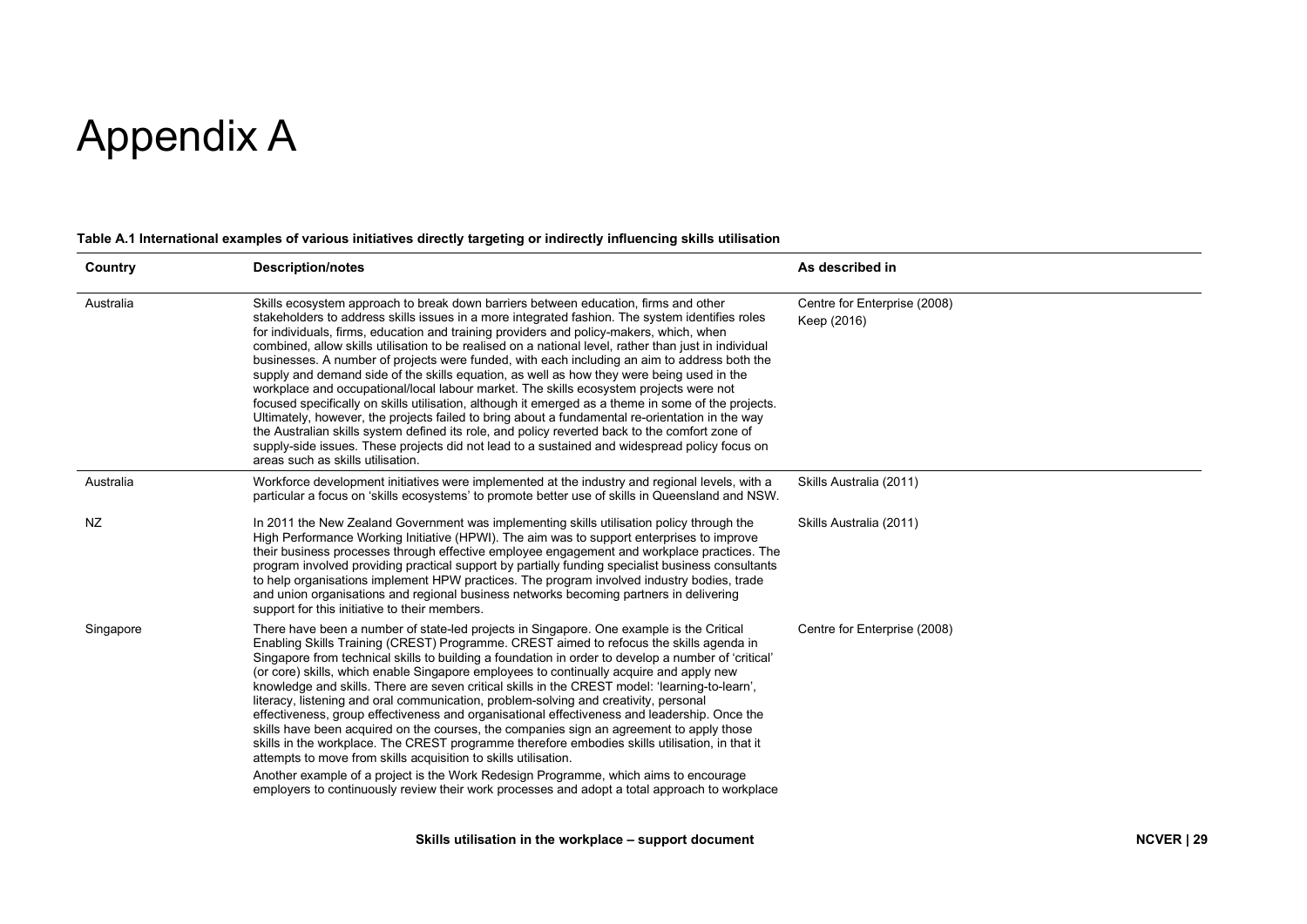|          | redesign. The government-led project aims to develop 50 work redesign blueprints, which<br>represent the 20 industry clusters identified as crucial to Singapore's future development.                                                                                                                                                                                                                                                                                                                                                                                                                                                                                                                                                                                                                                                                                                                                                                                                                                                                                                                                                                                                                                                                                                                                                                                                                                                                                                 |                                                               |
|----------|----------------------------------------------------------------------------------------------------------------------------------------------------------------------------------------------------------------------------------------------------------------------------------------------------------------------------------------------------------------------------------------------------------------------------------------------------------------------------------------------------------------------------------------------------------------------------------------------------------------------------------------------------------------------------------------------------------------------------------------------------------------------------------------------------------------------------------------------------------------------------------------------------------------------------------------------------------------------------------------------------------------------------------------------------------------------------------------------------------------------------------------------------------------------------------------------------------------------------------------------------------------------------------------------------------------------------------------------------------------------------------------------------------------------------------------------------------------------------------------|---------------------------------------------------------------|
| UK       | Pilot project: ten organisations were offered in-depth support to help them to change working<br>practices and employee engagement in order to increase business performance. Improved<br>skills utilisation was not an explicit focus but was an outcome in a number of cases. One of the<br>main lessons was weakness in the internal management capabilities being helped and the level<br>of external support required to make the projects function.                                                                                                                                                                                                                                                                                                                                                                                                                                                                                                                                                                                                                                                                                                                                                                                                                                                                                                                                                                                                                              | Keep (2016)                                                   |
|          | Another initiative implemented to improve the use of skills in the workplace is Investors in<br>People, first introduced in 1991 with responsibility passed to the UK Commission in 2010. The<br>initiative specialises in transforming business performance by aligning business planning and<br>goals with people management. Investors in People helps organisations to grow, improve their<br>performance and business impact, and ensure the skills of their employees are fully used.                                                                                                                                                                                                                                                                                                                                                                                                                                                                                                                                                                                                                                                                                                                                                                                                                                                                                                                                                                                            |                                                               |
| Scotland | Skills utilisation policy in Scotland is part of a broader, comprehensive policy on employment<br>relations and job quality (e.g. Skills for Scotland: Accelerating the recovery and increasing<br>sustainable economic growth). A Skills Utilisation Leadership Group was established to bring<br>together business, union, government and stakeholder groups to 'champion the better use of<br>skills in the workplace'. Twelve skills utilisation pilot projects were funded with the aim of<br>identifying and addressing a challenge or issue preventing the better use of skills in the<br>workplace. The projects were extremely varied: seeking a better match between educational<br>offerings and employers' need; business development and knowledge transfer focus; rethinking<br>production processes; and redesigning work organisation and jobs. Some of the projects were<br>criticised, however, for being focused on skills matching and course design rather than on<br>efforts to increase skills utilisation through work reorganisation and job redesign. Additionally,<br>the usual issues that arise with small-scale pilot projects were seen: sustainability after funding<br>ceases; difficulties with evaluating impact; uncertainty around how to diffuse learnings; how to<br>scale up.                                                                                                                                                                  | Payne et al. (2010)<br>Skills Australia (2011)<br>Keep (2016) |
| Ireland  | The focus in Ireland has been primarily on implementing HPW practices within organisations.<br>There are 42 recommendations in the Working to our Advantage - A National Workplace<br>Strategy, which aim to create a workplace of the future that is: agile (in terms of innovation);<br>customer-centred; knowledge-intensive; networked; highly productive; involved and<br>participatory; continually learning; and proactively diverse.<br>In 2007 Ireland introduced the Workplace Innovation Fund as part of its National Workplace<br>Strategy. Ireland's national skills strategy aimed to transform Ireland's workplaces by promoting<br>greater levels of partnership-led change and innovation in places of work, regardless of size or<br>sector. The objective of the Workplace Innovation Fund was to help small and medium-sized<br>enterprises boost their productivity and performance by embracing and embedding innovative<br>workplace practices, while developing employee participation and empowerment as enablers of<br>change and creativity. At the level of the enterprise, activities aim to support improved<br>partnerships between management and employees, enhance capacity for change among<br>employees, build employee commitment to a better workplace and introduce new human<br>resources processes to support business. These activities support redesigning work<br>arrangements, providing support to that component of skills utilisation. | Centre for Enterprise (2008)<br>Buchanan et al. (2010)        |
| Norway   | Norway has invested heavily in skills utilisation over the last 40 years through a number of<br>national programs. Skills utilisation within Norway has been characterised by a national drive<br>focused on delivering project activity in the workplace and a strong commitment to employee<br>wellbeing. The main barrier to effective skills utilisation in Norway has been the low level of buy-<br>in from individual organisations. The Norwegian Government has been unable to prove the                                                                                                                                                                                                                                                                                                                                                                                                                                                                                                                                                                                                                                                                                                                                                                                                                                                                                                                                                                                       | Centre for Enterprise (2008)<br>Keep (2016)                   |